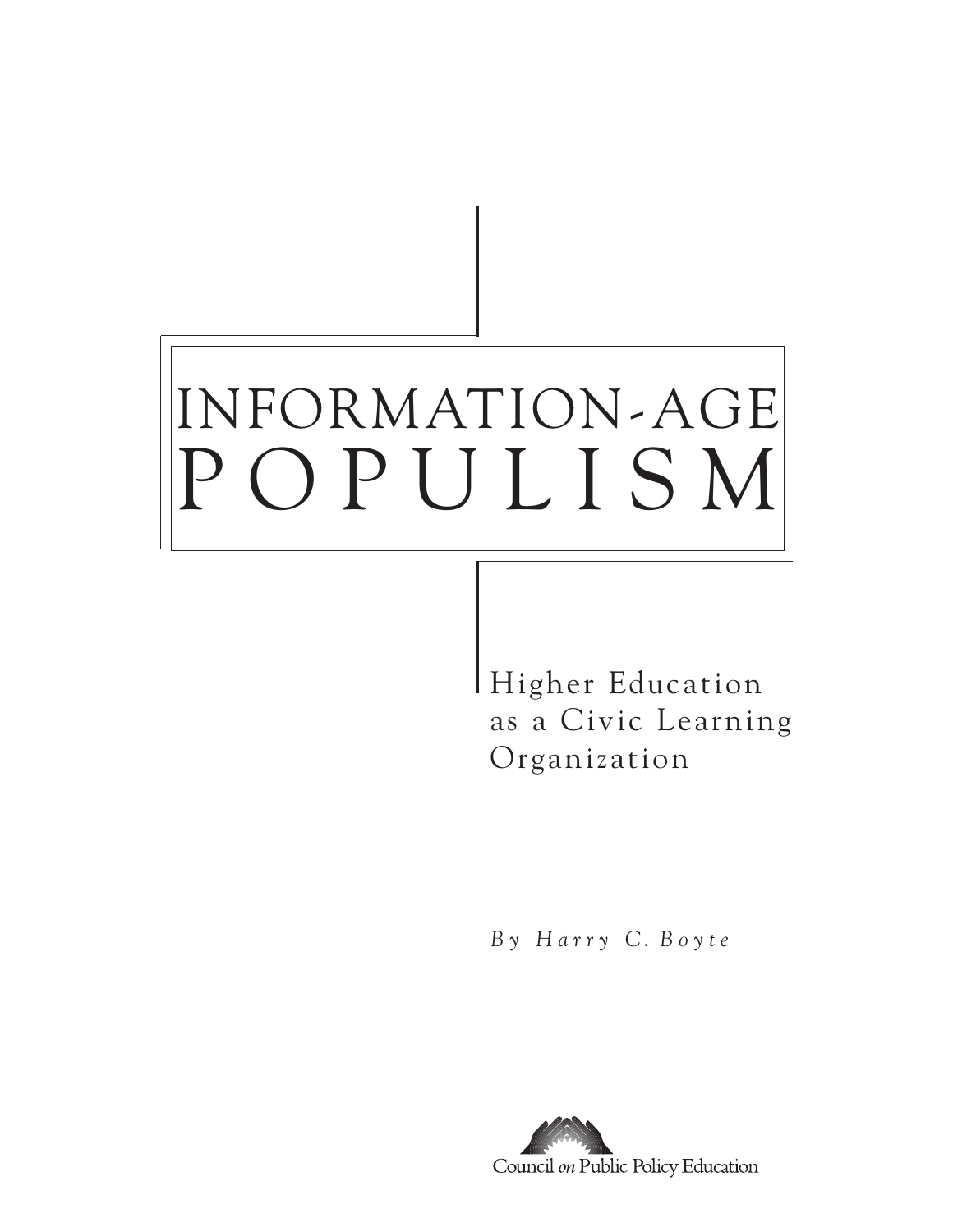### **The Council on Public Policy Education**

The Council on Public Policy Education (CPPE) was founded in 1977 to serve as a convener for foundations, educational institutions, and civic groups who wish to undertake cooperative projects that build a stronger public and to stimulate collaborative research efforts. CPPE partnerships are with organizations and institutions located throughout the world. The views, opinions, and conclusions reflected in this occasional paper series, unless specifically stated to the contrary, are those of the authors and not necessarily those of the Council on Public Policy Education, its advisory board, or its partners. The Council, a 501(c)3 organization, is located at 444 North Capitol Street, N.W., Suite 434, Washington, D.C. 20001-4478.

### **About the Author**

Harry C. Boyte is founder and codirector of the Center for Democracy and Citizenship at the University of Minnesota and a senior fellow at the Hubert H. Humphrey Institute of Public Affairs. He is author, coauthor and editor of eight books, including *The Backyard Revolution, Free Spaces* with Sara M. Evans, and *Building America* with Nancy Kari. He is also coauthor, with Elizabeth Hollander of *The Wingspread Declaration on Renewing the Civic Mission of the Research University.*

#### **Acknowledgments**

The author would like to thank the many contributions made by working associates at the Center for Democracy and Citizenship which, over the years, have included Edwin Fogelman, Nan Kari, James Farr, William Doherty, Gerald Taylor, Dorothy Cotton, Tony Massengale, Scott Peters, Carmen Sirianni, Melissa Bass, and Mike Baizerman, among others.

For this publication, in particular, thanks go to Marie-Louise Strom, Bill Doherty, and Yohtaro Hamada, colleagues at the University of Minnesota in 2001-2002, and John Dedrick and Ilse Tebbetts of the Kettering Foundation for valuable feedback on earlier drafts.

©Copyright 2002 Council on Public Policy Education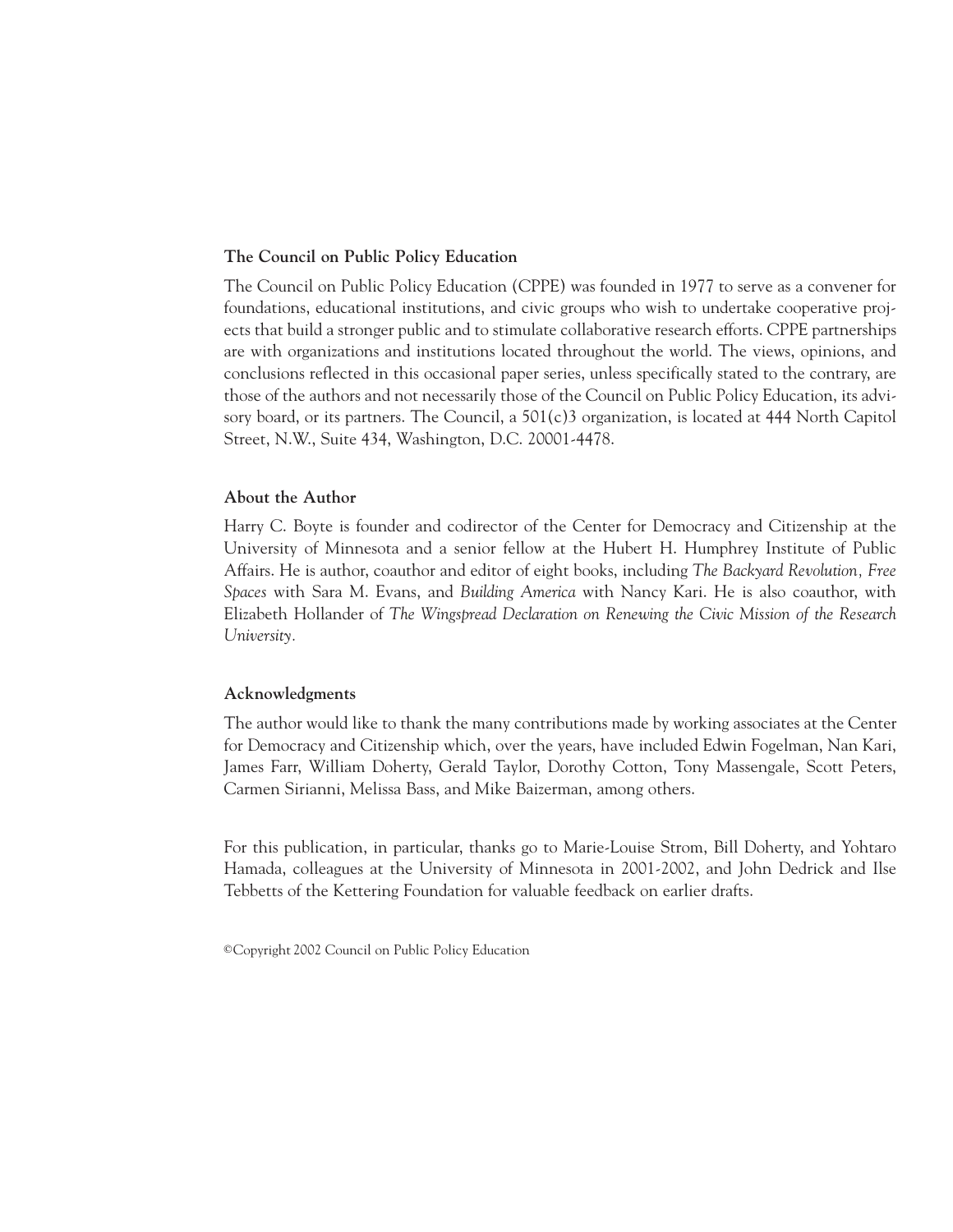# INFORMATION-AGE POPULISM:

# Higher Education as a Civic Learning Organization

*By Harry C. Boyte*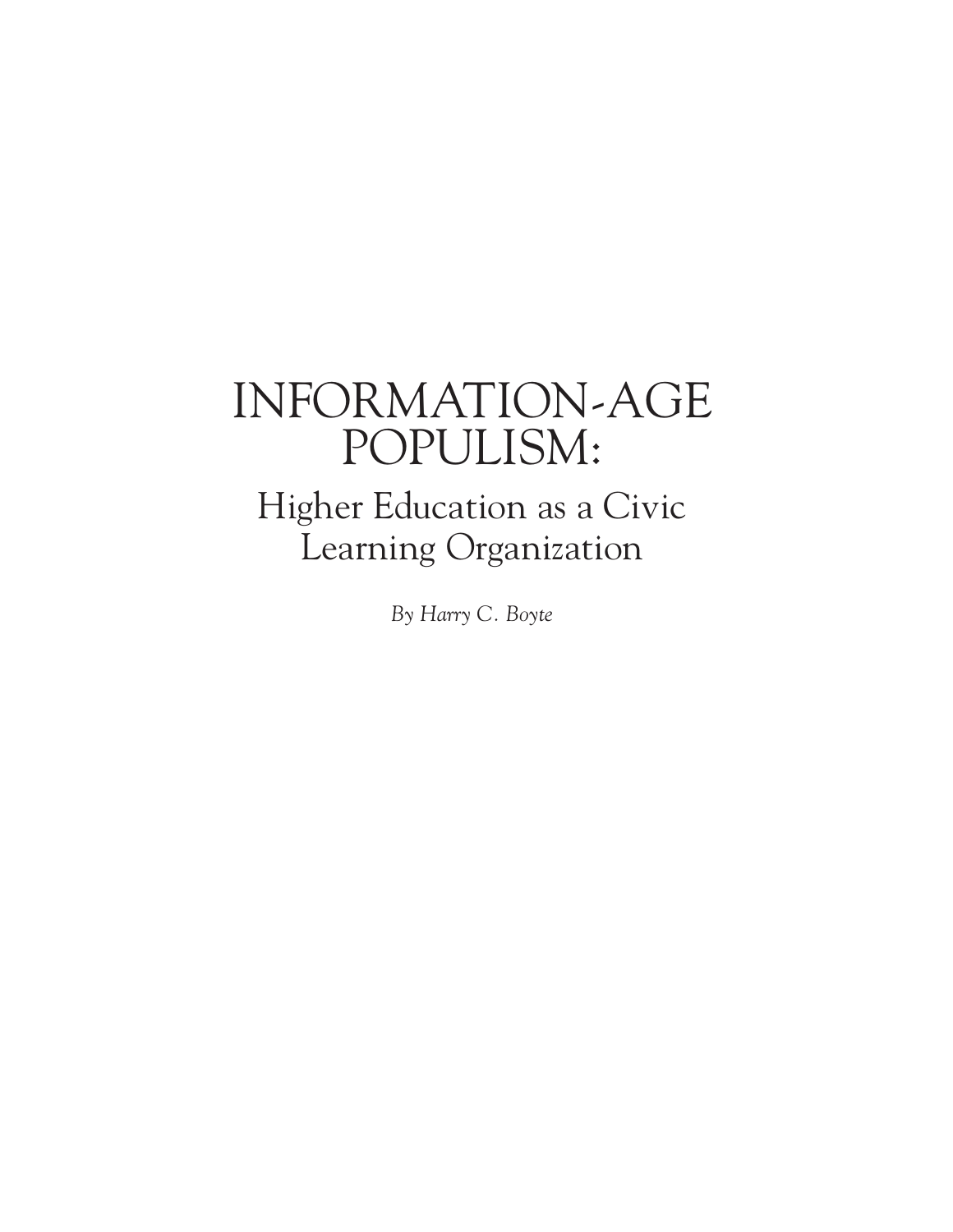*Foreword*

*"I know of no safe repository of the ultimate powers of the society but the people themselves; and if we think them not enlightened enough to exercise control with a wholesome discretion, the remedy is not to take it from them, but to inform their discretion by education."*

—Thomas Jefferson1

In 1987, at the urging of Harlan Cleveland, then dean of the new Humphrey Institute of Public Affairs at the University of Minnesota, we began a project aimed at finding workable remedies for democracy's troubles. The challenge was daunting, but resources for such an effort had been accumulating rapidly in the civic experiments of recent decades at the grass roots of society — a civic ferment largely invisible in academic theory about politics and democracy.

The most effective civic efforts had piled up a great deal of evidence in support of Jefferson's profession of faith in the people as the "only safe repository of the powers of the society." Though Americans' penchant for self-directed action to solve public problems in general seemed to be in decline, powerful countertrends had also developed. Citizens in communities across the country were taking up tough problems, from crime and housing to economic development and environmental restoration. It was clear that an increasing number of challenges required skilled, savvy citizen action if there was to be any hope of resolution.

It was also clear that the emphasis Jefferson placed on education — especially civic and political education — was powerfully vindicated by the most successful low-income, working- and middle-class citizen groups. Organizations such as those in the Industrial Areas Foundation (IAF) network founded by the late Saul Alinsky had come to include a wide range of political and religious viewpoints, racial groups, and income levels. Key to their success was an intense emphasis on development of the public skills of leaders, in the context of creating demanding intellectual cultures.

IAF organizations did not shy away from conflict. But they had become sophisticated in forming what they call "public relationships" with establishment leaders whom many once saw simply as the enemy. They also stressed moving from "protest to governance," as described by Gerald Taylor, IAF's southern director. "Moving into power means learning how to be accountable," said Taylor. "It means being able to negotiate and compromise. It means understanding that people are not necessarily evil because they have different interests or ways of looking at the world."2

On local and sometimes state levels, the IAF network accumulated remarkable successes. Citizen organizations such as Communities Organized for Public Service in San Antonio and Valley Interfaith along the Mexican-American border have reshaped development patterns over the last generation, bringing hundreds of millions of dollars of infrastructure, economic, and community development funds into once-impoverished barrios. The BUILD organization in Baltimore pioneered large-scale efforts at school reform, which affected low-income students' graduation rates. East Brooklyn Churches' Nehemiah Homes built thousands of affordable, single-family houses in the midst of an urban area that once looked like a war zone.

<sup>1</sup>Paul Leichester Ford, ed., Thomas Jefferson, *The Works of Thomas Jefferson* (New York: Knickerbocker Press, 1903), p. 278.

<sup>2</sup>*The Backyard Revolution: Understanding the New Citizen Movement* (Temple, 1980); *Community Is Possible: Repairing America's Roots* (Harper & Row, 1984); *Free Spaces: The Sources of Democratic Change in America* (Harper & Row, 1986), coauthored with Sara Evans; and *CommonWealth: A Return to Citizen Politics* (Free Press, 1989). Interview with Taylor, April 26, 2002.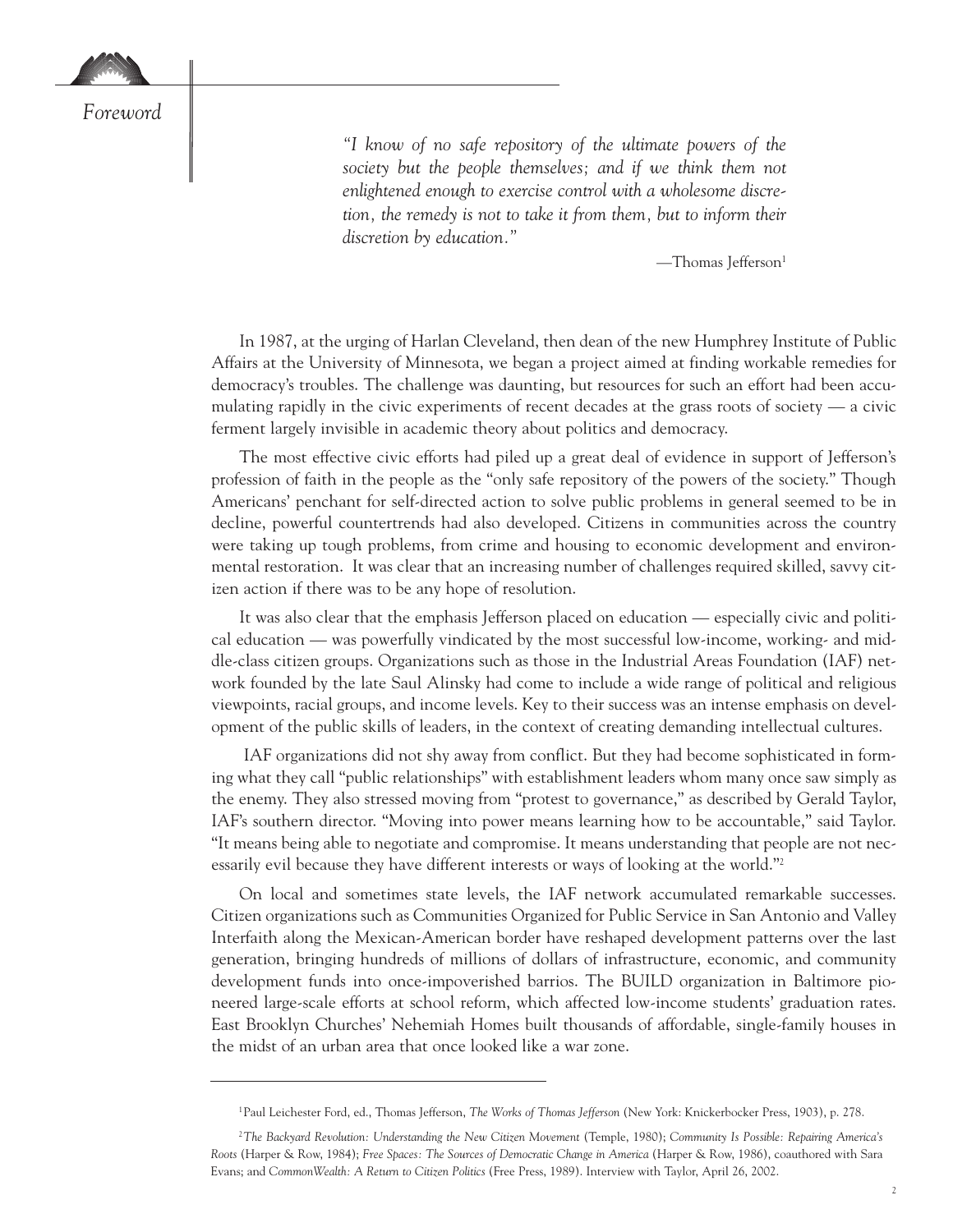Such political successes, I was convinced, depend not only on individual public leadership development but on change in cultures of the congregations, which form the base of the IAF groups in ways that generate a collective process of civic learning. This requires a shift in the role of clergy from a mainly pastoral, caring role toward work that is far more energizing and politically educating.

These groups highlight the importance of seeing civic engagement as a function of institutional cultures, not simply of individual proclivities. From the outset, our approach at the Humphrey Institute differed from the volume of studies that analyze and diagnose the "crisis of democracy" in terms of voting levels and civic participation rates. A focus on institutional cultures draws attention to other questions: "Why are people turned off?" and crucially, "What works to change it?"

These questions have structured our action research projects at the Center for Democracy and Citizenship (CDC) over the last 14 years. The center has focused on developing practice-based concepts and civic learning methods that are effective in engaging citizens in public life and invigorating the civic cultures of what we call "mediating institutions," connecting everyday life to arenas of governance and policy.

The Center for Democracy and Citizenship, with a group of close associates, worked in partnership with schools, congregations, a settlement house, a nursing home, community educators, Cooperative Extension, local government, colleges, foundations, the White House Domestic Policy Council, and Campus Compact (see **www.publicwork.org**). These initiatives engaged young people, parents, rural citizens, school teachers, new immigrant communities and many others. Through these efforts, we developed the conceptual framework of "public work." Public work stresses citizenship as productive activity by a mix of people that creates a lasting civic contribution. It is practical. It solves public problems, produces public things, and develops civic power as part of the process. It is thus different than civic action as simply deliberation, or citizen politics as a struggle for justice by the oppressed or disaffected.3

In one sense, public work is a conceptual articulation of the old vernacular tradition of productive citizenship, what David Mathews has called the "sweaty and muscular work" of building schools and creating other public things, which infused American democracy with civic energy in the nineteenth century. But naming and developing concepts is itself important work. We have found that self-conscious practice of public work is a way to engage citizens of diverse backgrounds, and also teach a working respect for those of different backgrounds. As we hear repeatedly from young people in our networks, "We don't have to love somebody to do public work with them."

We have also sought to develop civic pedagogies of public work. As pedagogy, public work approaches stress a range of skills and habits that include but also go beyond skills of "civics," focused on the electoral process, or many versions of "communitarianism," focused on voluntarism. Public work skills and habits include communication, strategic and analytical thinking, problem solving, self-direction, and teamwork. They also entail learning to see the world in broadly "political" ways — not as a scramble for scarce resources but as a process of negotiating diverse interests and views for the sake of broad public benefit. Public work pedagogy, especially developed in the civic youth initiative called Public Achievement, also involves sustained reflection on political concepts such as self-interest, power, citizenship, responsibility, public life, and politics.

Developing the concept of the public meanings and dimensions of work also led us to emphasize the potential of "professions as public work." Professions as public work is a way to describe energizing, catalytic professional practices. When they do public work, professionals contribute to

<sup>3</sup> This argument is first developed in Boyte, "The Pragmatic Ends of Popular Politics," in Craig Calhoun, ed., *Habermas and the Public Sphere* (Boston: MIT, 1992).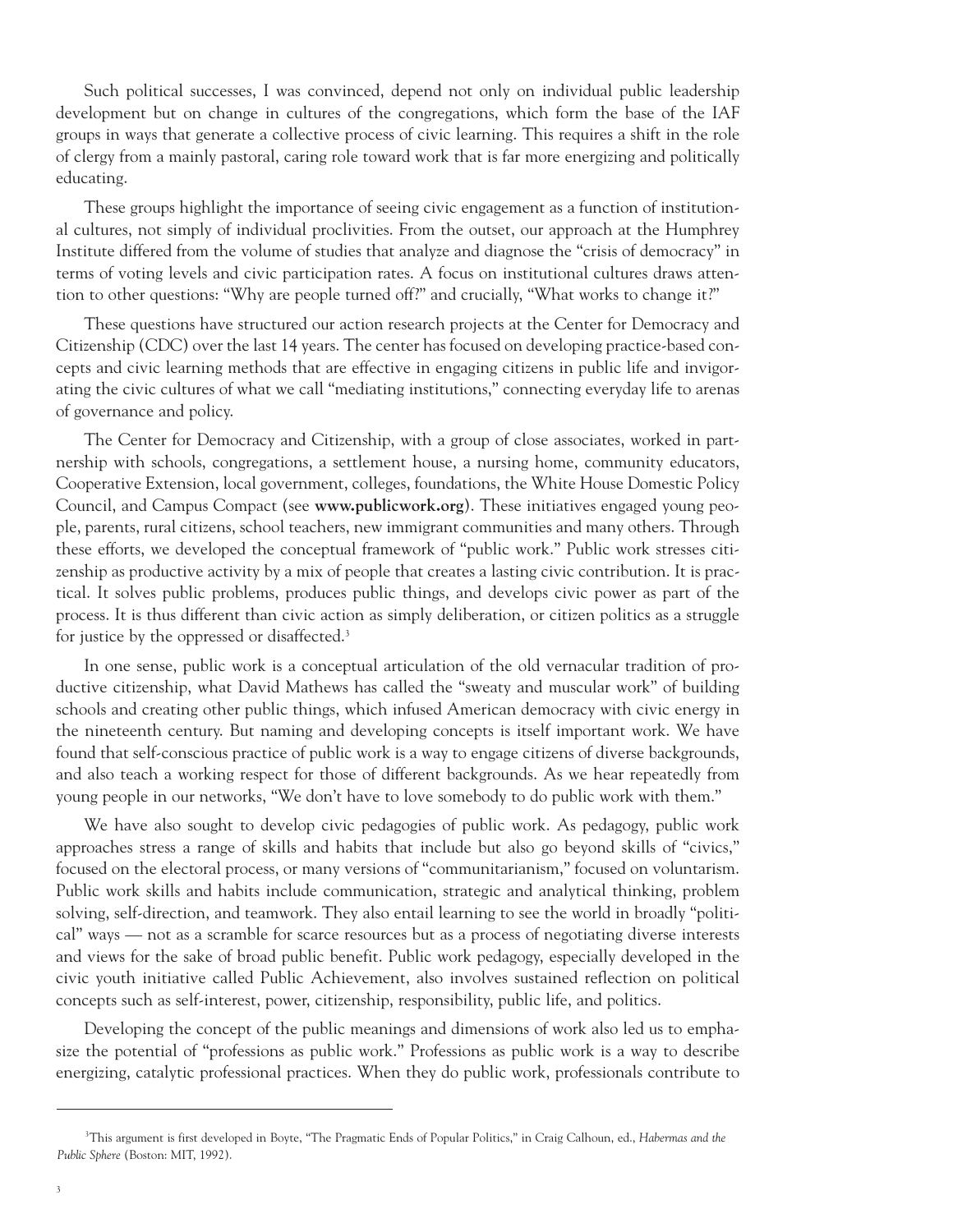public life and the education of citizens as they practice their craft. Professions as public work is a contrast to expert service delivery.4

Finally, focus on professions and cultures brought our attention to higher education. Higher education is the formative institution in the construction of professional identities and practices in our age, as well as in the generation of professional and disciplinary knowledge. This attention coincided with evidence that higher education is an environment ripe for change. A growing discussion of civic engagement has developed in higher education institutions faced with declining public support and with increasing demands for relevance. Research supported by the Kellogg and Kettering Foundations in the late 1990s gave us a way to look at the potential of civic engagement understood as *work,* not as off-hours volunteerism. We interviewed dozens of faculty at the University of Minnesota, as well as administrators, staff, students, and stakeholders in the broader community. More than expected, the interviews revealed a widespread desire for much more public engagement as a dimension of regular professional work. Moreover, the interest in public relevance of teaching and research was not simply an individual desire but was also found in broad, if often invisible, disciplinary sentiments. "Our whole department feels too cloistered," said one department chair in the College of Liberal Arts. "There is a desire to engage more deeply the urban scene and the broader public world."

Over the next two years, building on partnerships with a group of faculty at the College of St. Catherine, the Center for Democracy and Citizenship worked with Robert Bruininks, Provost, and Craig Swan, Vice Provost for Undergraduate Education, on strategies for reinvigorating the university's public mission. This resulted in a Task Force on Civic Engagement, appointed in the fall of 2000, charged by the provost with developing comprehensive proposals to "renew the land grant mission."

Work with higher education puts back on the table questions that we began with: If democracy depends, in the richest sense, on the "powers of the society" being vested in the broad citizenry rather than in any elite, what obstacles does higher education present to such empowerment? What are the opportunities? And what would higher education look like if it became a "civic learning organization," a medium for "informing the discretion of the people," infused with a fresh sense of public purpose?

<sup>4</sup> For the efforts of Bill Doherty and his colleagues, see **www.puttingfamilyfirst.info**. For other examples, see "Intellectual Workbench," **at www.publicwork.org**: Nan Kari (occupational therapy); Moriba Karamoko (the IAF work with clergy, organizing); Julie Ellison (humanities and arts); Nan Skelton (youth development); Deborah Meier (teaching); and Fred Kent (traffic engineering and urban design).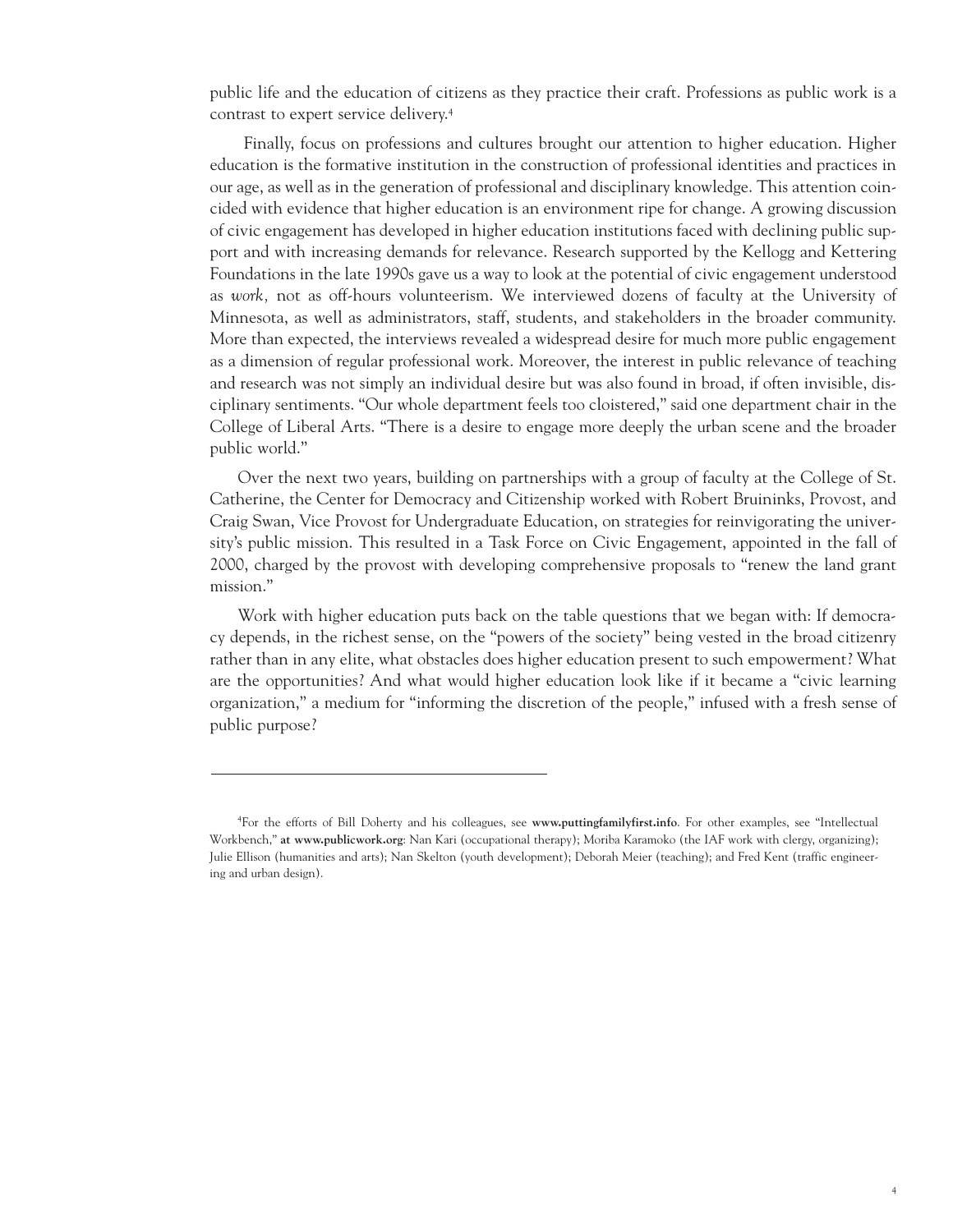

*Democracy* 

*Information* 

*in the* 

*Age* 

*"A popular government, without popular information or the means of acquiring it, is but a prologue to a farce or a tragedy, or perhaps both. Knowledge will forever govern ignorance, and a people that mean to be their own governors must arm themselves with the power that knowledge brings."*

—James Madison

*"The essential aim of … the most democratic movements we have is to train ourselves, to learn how to use the work of experts, to find our will, to educate our will, to integrate our wills.… It is of equal importance with the discovery of facts to know what to do with them.… In politics we do not keep these different kinds of information apart.…"*

—Mary Parker Follett, *Creative Experience, 1924*

Opening up and democratizing the ways in which knowledge is produced, diffused, and adopted is key to democratic change of every kind in the twenty-first century. It is even key, in a growing number of cases, to elemental problems of social order and survival. Transformation of higher education from a setting whose norms now emphasize detachment and apartness, to a place for civic engagement, civic learning, and the reconstruction of politics itself, will be at the heart of this democratization.

This is not to say that expertise is not important, that the search for excellence is not worthwhile, or that norms of judgment, reason, and the capacity to look at questions from many vantages are not intrinsic to the proper mission of higher education. We have found that sustained attention to democratization of knowledge production in higher education illuminates the *practical* and *public* dimensions of knowledge in the disciplines and professions. Public and practical dimensions of knowledge add distinctive standards of excellence such as pragmatic tests of practice, and attention to aspects of learning such as apprenticeship relations. Democratizing knowledge also highlights the importance of "public spaces," places for the flourishing of discourse, deliberation, and the making of broad political and scholarly judgments.5

To undertake democratization of the production and diffusion of knowledge is to stress the need for disciplines to interact across porous boundaries with the wider world, often in developing of research agendas, always in discussing the question, "knowledge for what?"

Democratic publics, full of diverse talents and ways of looking at the world, produce their own distinctive excellences, as one recalls from the Athenian republic, Italian republics of the Renaissance, or our own great traditions such as Chautauqua, the Harlem Renaissance, and the New Deal arts and culture projects. They also create the contexts for using expertise wisely. As Mary Follett observed many years ago, science can tell us whether a snake is poisonous or not, but not what to do about it crawling around on the floor in our midst; that takes collective discussion. Democratic publics also enlist and cultivate the passions of "amateurs" (from the root, *amator,* or

<sup>5</sup> On the public and practical dimensions of knowledge production, and the usefulness of the concept of "craft" in thinking about these, see "Professions as public crafts," in the research section of **www.publicwork.org;** and the interview with Ken Keller in the section, "Intellectual Workbench." On public space, see David Mathews, *Creating More Public Space in Higher Education* (Washington: Council on Public Policy Education, 1999).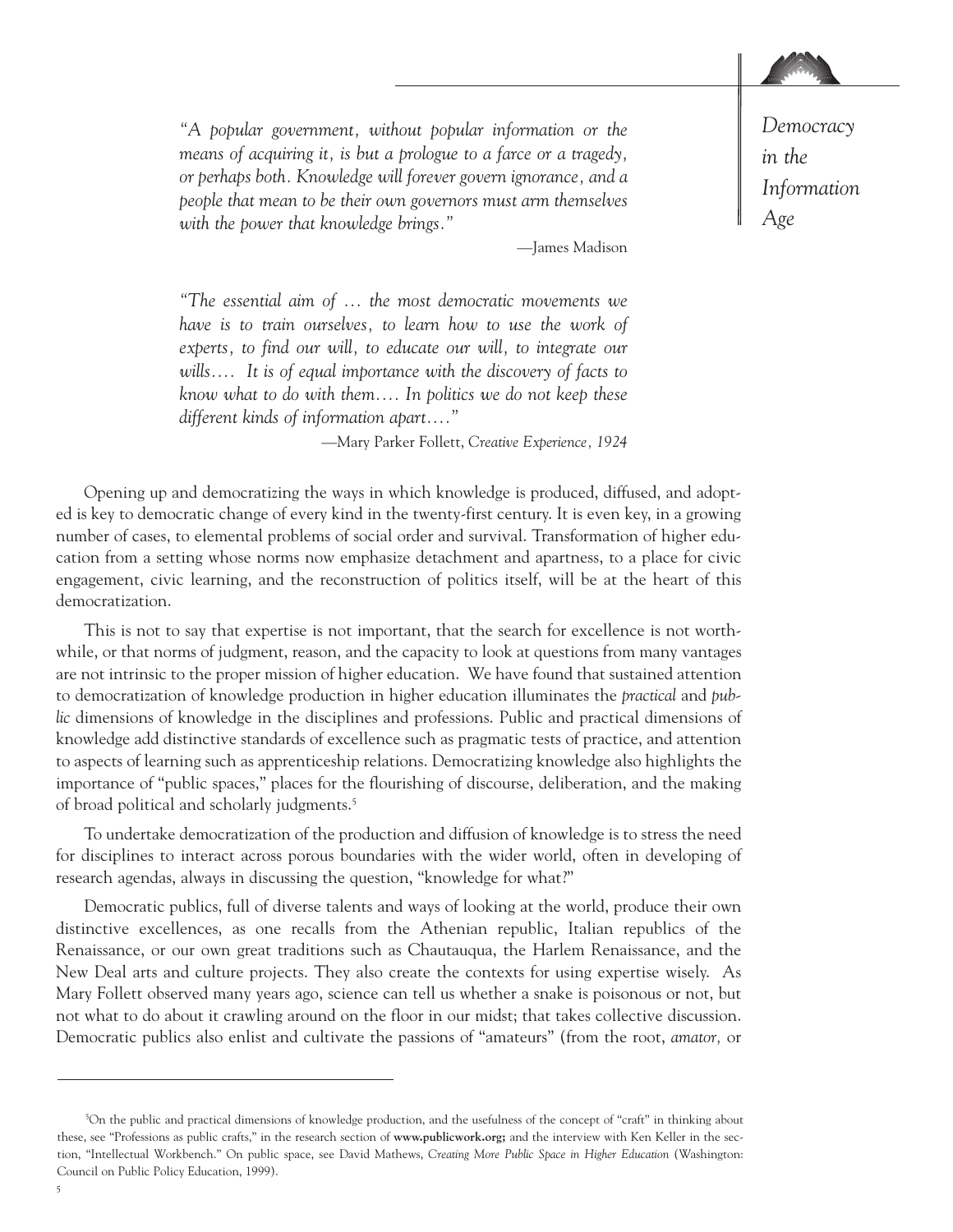lover), a crucial need in a world where experts and governments by themselves can do little to solve mounting public problems, from global warming to sectarian war.

Knowledge is not a zero-sum resource, such as land or capital, though the ferocious battles over secrecy in government dramatizes how much is often at stake in the struggle over who knows what and when. Knowledge is increased if shared or pooled. Thus, a politics of knowledge differs from the dominant politics in the twentieth century, which was primarily about distributive struggles over who gets what.<sup>6</sup>

A democratic politics of knowledge requires a deep, if unromantic, respect for the talents and intelligence of ordinary people. Today, devaluation of most people's talents and intelligence is part of the warp and woof of institutions of every kind. Thus, democratic politics of knowledge involves an information-age populist challenge to the meritocracy, which is the structuring ideology of our age. The reconstruction of higher education in civic populist terms, as a civic learning organization whose mission is to "inform the discretion" of citizens for self-government, is essential.

## *Powerlessness and Meritocracy*

Today, most Americans are deeply disaffected by politics. Voting levels have dropped steadily over the last decade, and there has been a broad decline in many forms of civic participation and associational life.

A variety of diagnoses are offered to explain civic disengagement: the role of money; the unraveling of public morality and the rise of a culture of radical individualism; even the pervasiveness of television. *But from a civic populist perspective, the elephant in the room is the widespread sense of powerlessness experienced by most Americans.* Such powerlessness is produced by the philosophy of meritocracy, which structures our institutions, rendering most people marginal to real decision making and condescending to their intelligence.

In 1996, the Kettering Foundation commissioned The Harwood Group, a public issues research firm, to conduct focus groups across the country in order to better understand the "nature and extent of the disconnect between what people see as important concerns and their sense that they can address them." The focus groups discovered a nation of citizens deeply troubled about the direction of the society as a whole, even if they felt optimistic about their own personal lives and economic prospects after several years of economic expansion. They saw large institutions, from government to business to education, as increasingly remote and focused on narrow gain. They worried that America is becoming a "greedy nation," where values such as "looking out for number one" and "get-

<sup>6</sup> Politics as conceived in these terms revolves around the state. And it is seen as a quintessentially distributive activity. David Easton's classic definition captures both the state-centered and distributive aspects of politics. Politics, said Easton, is the authoritative allocation of goods, services, and values. (Easton, *A Systems Analysis of Political Life* [New York: John Wiley, 1965]). This is similar to the classic definition given by Harold Lasswell, who said that politics is the struggle over "who gets what, when, how." By mid-century, mainstream American liberals took this to take place within the framework of *Federalist Paper #10,* which saw politics as the activity of the political class: "the public voice, pronounced by the representatives of the people, will be more consonant to the public good than if pronounced by the people themselves convened for the purpose." Sidney Hillman, the twentieth-century union leader, added strategic elements with participatory implications: "Politics is the science of how who gets what, when, and why." Hillman's definition has continued to structure the predominant paradigm of progressive citizen action. *Webster's New Collegiate Dictionary* defines politics as *1a:* The art or science of government .… *2:* Political actions, practices, or policies; *3a:* competition between competing interest groups or individuals for power and leadership in a government or other group. Public work politics adds to this the concept of politics as a productive activity solving problems and creating public things.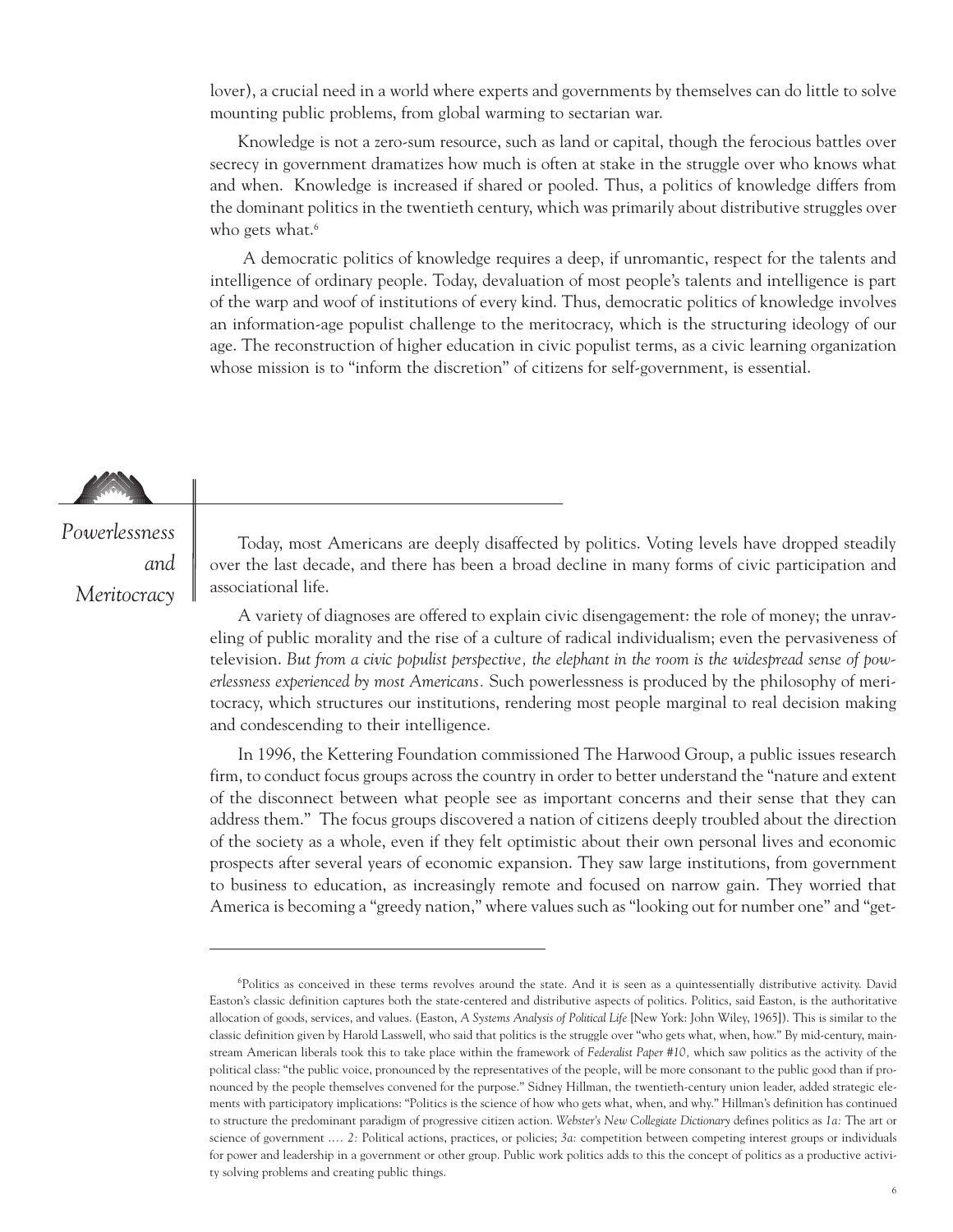ting rich quick" replaced hard work, accountability, community and family life, and a sense of the human and the sacred. They expressed grave concerns that people were increasingly divided by race, ideology, religion, and class. Society used to "build walls to put the bad people in," said one man in Memphis. "Now we're building walls to keep the bad people out." He also saw that as futile. "There's no sense of community anymore. Everybody is walled off from the other neighborhood."

Citizens feel powerless to do much about these trends. As a result, they retreat into smaller and smaller circles of private life where they do have some control, even if they think retreat spells trouble. "If you look at the whole picture of everything that is wrong, it is so overwhelming," said one woman from Richmond, voicing widely held sentiments. "You just retreat back and take care of what you know you can take care of — and you make it smaller, make it even down to just you and your unit. You know you can take care of that."7

In 1999, a parallel study of baby boomers and older adults by the Minnesota Board of Aging in Minnesota found similar results. Using a public-work model of citizen engagement that asked about interest in "doing more than simply volunteer" by participating in solving public and community problems, the board organized a series of focus groups. They found that both baby boomers and older adults have a strong desire to feel useful, to make serious contributions to rebuilding a sense of community, and to be involved in decision making about the shape of their communities. Citizens also expressed the desire to learn civic skills such as how to work across divisions of ideology, race, or culture, and learning "big-picture thinking" that ties specific tasks to the larger questions and challenges.

Finally, citizens felt that most volunteer opportunities relegate them to "positions of mediocrity with the assumption that they lack the capacity to work on big issues that affect the community." Volunteers, in their view, are rarely asked "what they are good at, what is important to them, and how they want to be part of shaping their communities."<sup>8</sup>

Such patterns of institutional condescension derive from meritocracy, which has spread throughout our society like a silent civic disease, disempowering and marginalizing people.

John Lukacs, a self-described "reactionary Catholic intellectual," and a refugee from Hungary in 1957, observed this dynamic in his 1984 book, *Outgrowing Democracy.* Lukacs argued that the 1950s was the pivotal decade. He had come to America, he said, believing that the country overestimated the capacities of "the democratic masses." But whether that was ever true, the 1950s saw a sea change. America shifted from a "democratic order" to a "bureaucratic state" dominated by a cult of efficiency. Government was by no means alone; virtually every institution — the media, schools, higher education, foundations, businesses — came to radically underestimate people's capacities.<sup>9</sup>

Politics today dramatizes meritocracy, a philosophy of rule by "the best and the brightest." Joan Didion details this pattern in her new book, *Political Fictions,* based on her essays in *The New York Review of Books* on American political campaigns from 1988 to 2000.

Among most Democratic candidates and their staffs, she found a palpable assumption of superiority. "I recall pink-cheeked young aides on the Dukakis campaign referring to themselves, innocent of irony and so of history, as 'the best and the brightest," she writes.

Conservative pundits and politicians are at least as arrogant.

<sup>7</sup>Richard C. Harwood, "The Nation's Looking Glass," *Kettering Review,* Spring 2000, pp. 15-16; 7-8.

<sup>8</sup>Dean Mohs, *Celebrating and Encouraging Community Involvement of Older Minnesotans: A Snapshot of Current Minnesota Baby Boomers and Older Adults,* Minnesota Board of Aging, April, 2000, pp. 6, 3.

<sup>9</sup>Lukacs (New York: University Press, 1984). For a detailed treatment of the spread of managerial cultures — the "cult of efficiency" — see also Robert Kanigel, *One Best Way: Frederick Winslow Taylor and the Cult of Efficiency.*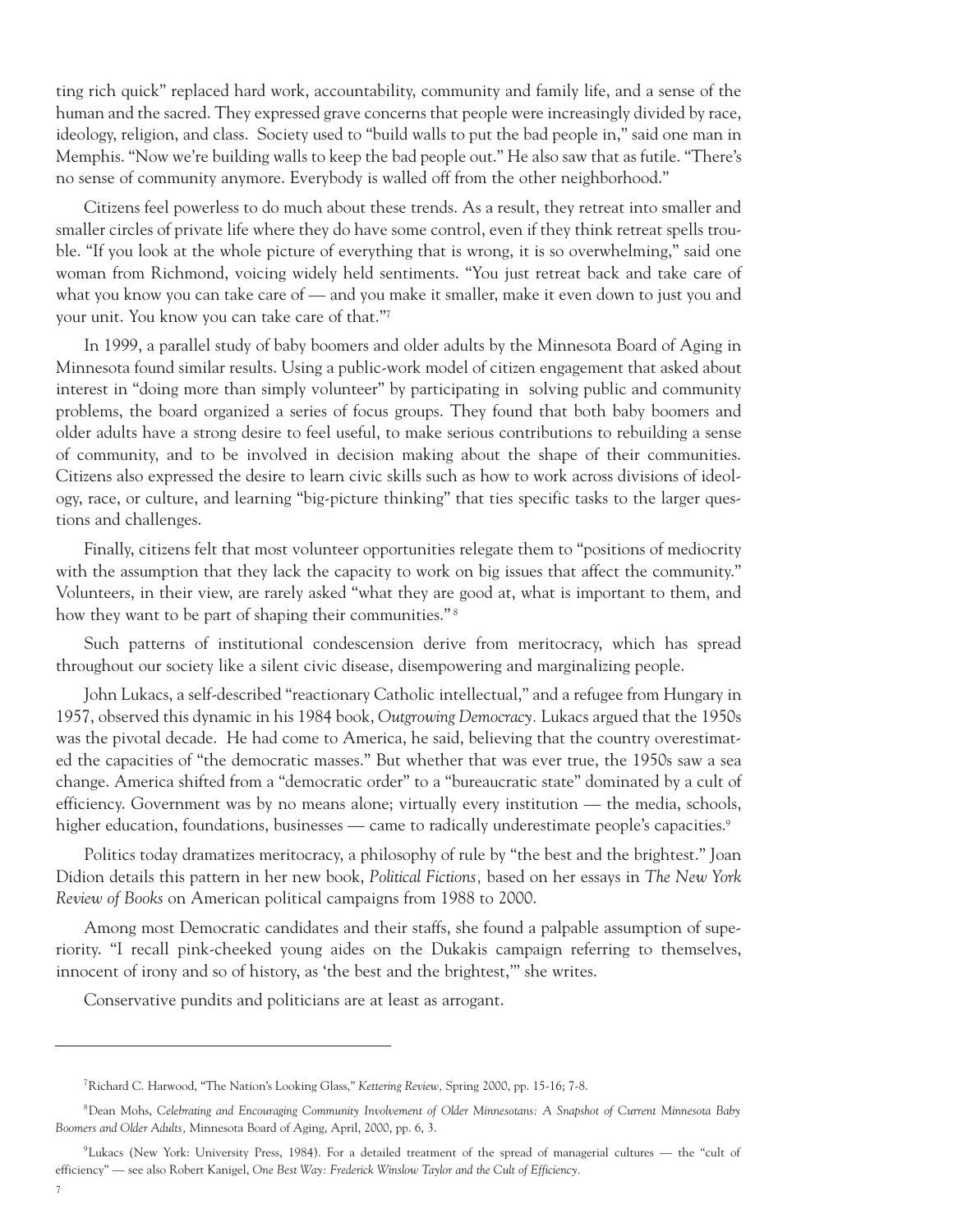"Given their obstinate lack of interest in the subject, asking a group of average Americans about politics is like asking a group of stevedores to solve a problem in astrophysics," wrote Andrew Ferguson, a senior editor of *The Weekly Standard* in 1996. "Before long they're explaining not merely that the moon is made of cheese, but what kind of cheese it is…" The impeachment controversy of the late 1990s, according to Didion, illustrated how omnipresent the political establishment's sense of superiority and detachment from most Americans had become.

A 1998 *New York Times* editorial by Senator Alan Simpson argued that Republicans' failure to win impeachment would have little consequence, since "the attention span of Americans is 'Which movie is coming out next month?'" Mainstream commentators, giving no notice to Simpson's stunning disdain for the public, illustrated a wider pattern. "What remains novel, and unexplained, was the increasingly histrionic insistence of the political establishment that it stood apart from, and indeed above, the country that had until recently been considered its validation. Under the lights at CNN and MSNBC and the Sunday shows, it became routine to declare oneself remote from 'them,' or 'out there."<sup>10</sup>

Political attitudes among the establishment largely derive from the culture of higher education. The unconscious assumption of meritocracy even among leaders in higher education who call for reengagement with society is striking. Thus, in a 1989 lecture, Donna Shalala, then Chancellor of the University of Wisconsin, made an impassioned plea for public service and social justice, for struggles against racism and sexism, for environmentalism and peace. She called for public universities to engage the world. And she wed these calls explicitly to meritocracy. For her, "the ideal [is] a disinterested technocratic elite" fired by the moral mission of "society's best and brightest in service to its most needy." The imperative is "delivering the miracles of social science" to fix society's social problems "just as doctors cured juvenile rickets in the past."<sup>11</sup>

These sentiments are the rule, not the exception, in elite research universities. Meritocratic assumptions are woven into the everyday fabric of life. "Access versus excellence" was the way Minnesota Public Radio framed its statewide discussion in 2001 on the future of the University of Minnesota. It took as self-evident the idea that large numbers of students of diverse backgrounds inherently meant a decline in "standards of excellence."

Conventional research protocols and methods make much the same assumption. For instance, as Davydd Greenwood, an anthropologist at Cornell, and his colleague, Morten Levin have pointed out in *An Introduction to Action Research,* the ideal of expert-driven scholarship structures most social science research, which assumes that research agendas are best developed by detached researchers outside public settings and puts a premium on mathematical and quantitative approaches, predictive theories, and abstract formulations.

A hidden meritocratic approach shapes contemporary patterns of professional education, credentialing, and continuing education as theorists and historians of professionalism such as Donald Schon and Ellen Lagemann have demonstrated.<sup>12</sup>

The notion that only "experts" are in a position to judge first-rate scholarship is at work in purportedly blind peer review of academic journal articles. Meritocracy also visibly shapes the stance of sharp critics of professional systems such as post-modernists and deconstructionists. Their inaccessible language — as if defying the uninitiated to understand them — is a measure of distance from ordinary people.

<sup>10</sup>Joan Didion, *Political Fictions* (New York: Knopf), pp. 28, 279, 253-4.

<sup>11</sup>Shalala, David Dodds Henry Lecture at University of Illinois, 1989.

<sup>12</sup>Ellen Condliffe Lagemann, *The Politics of Knowledge* (Chicago: University of Chicago Press, 1989); Donald Schon, *The Reflective Practitioner: How Professionals Think in Action* (New York: Basic Books, 1983).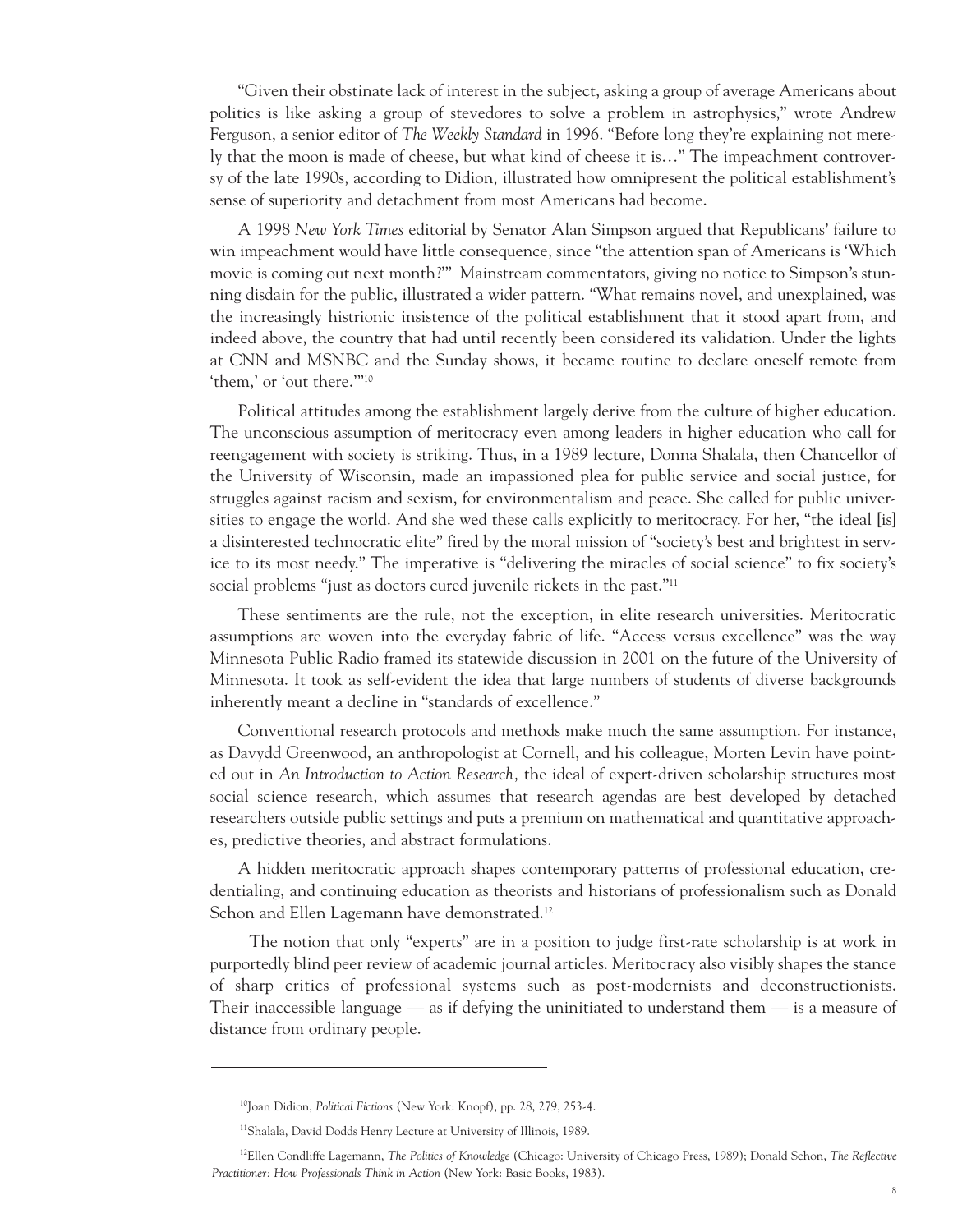In the twentieth century, an eclectic mix of conservative and progressive populists, from Robert Nisbet, Peter and Bridgette Berger, and William Schambra to Zora Neal Hurston, Simone Weil, Sheldon Wolin, Christopher Lasch, and James Scott, challenged the claims of overweening expert authority and positivist knowledge at the heart of meritocracy. They drew attention to the realm of the everyday, the vernacular, and the commonplace, to practical knowledge, and to rooted identities such as ties to place, family, religion, and ethnicity. They argued that the modernist imagination, reflected in progressive, liberal, and left wing politics ever since the Enlightenment, had treated everyday lives and cultures of ordinary citizens with disdain and condescension at best, hostility at worst. In the 1970s, this criticism was expressed in a challenge to the "geometric thinking" of the modernist mind, whose prejudices against religious groups, neighborhoods, families, and other human-scale institutions are embodied in many social and public policies.<sup>13</sup>

In the populist critique, the modernist imagination has been fed especially, if not solely, by a positivist philosophical rendering of science and technology. In positivism, models of knowledge supposedly based on scientific epistemology emphasize the detached, rational, analytic observer as the highest judge of truth and the most effective problem solver. This approach is in conflict with communal common sense, folk traditions, and appreciation for practical knowledge mediated through everyday life experience.

This is not to counterpose a wrongheaded science with a virtuous folk wisdom. Anne Fadiman makes the point in her book, *The Spirit Catches You and You Fall Down:*

Once several years ago, when I romanticized the Hmong more (though admired them less) than I do now, I had a conversation with a Minnesota epidemiologist at a health care conference. Knowing he had worked with the Hmong, I started to lament the insensitivity of Western medicine. The epidemiologist looked at me sharply. "Western medicine saves lives," she said. Oh. Right. I had to keep reminding myself of that. It was all that cold, linear, Cartesian, non-Hmonglike thinking, which saved my father from colon cancer....<sup>14</sup>

In politics, as in medicine, the key point is that there are different sorts of valuable knowledge, and it is the productive interaction of such a mix of knowledge and talent that has the potential to be profoundly educative and creative. A celebration of the scientifically educated expert as the singular actor in public affairs marginalizes the amateur and the vantage, talents, and knowledge she or he brings.15

It greatly impoverishes the knowledge-creation process as well. What are the dynamics of power and citizen politics in the "Information Age"? A closer examination reveals obstacles and suggests possibilities.

<sup>13</sup>Peter Berger and Richard John Neuhaus, *To Empower People: The Role of Mediating Structures in Public Policy* (Washington: AEI, 1977); see also my own treatment of this from a populist perspective in *The Backyard Revolution* (Philadelphia: Temple, 1980).

<sup>14</sup>Anne Fadiman, *The Spirit Catches You and You Fall Down: A Hmong Child, Her American Doctors, and the Collision of Two Cultures* (New York: Farrar, Straus, and Giroux, 1997), p. 276.

<sup>&</sup>lt;sup>15</sup> For a discussion of the reliance of even ardent early 20th-century participatory democrats on positivist epistemology, see William Sullivan, *Reconstructing Public Philosophy* (Berkeley: University of California, 1985). For a stunning treatment of the devaluation of experiential knowledge around the world by governments operating out of "high modernist" ideology, see James Scott, *Seeing Like a State: How Certain Schemes to Improve the Human Condition Have Failed.* See also Cornel West, *The American Evasion of Philosophy: A Genealogy of Pragmatism* (Madison: University of Wisconsin, 1989). For treatments of the implicit condescension of experts toward amateurs and traditional communities in liberal as well as socialist ideologies, see Harry Boyte, "Populism and the Left," *Democracy,* No. 2 (1981); and Boyte and Kari, *Building America,* especially chapter five, "The New Nobility."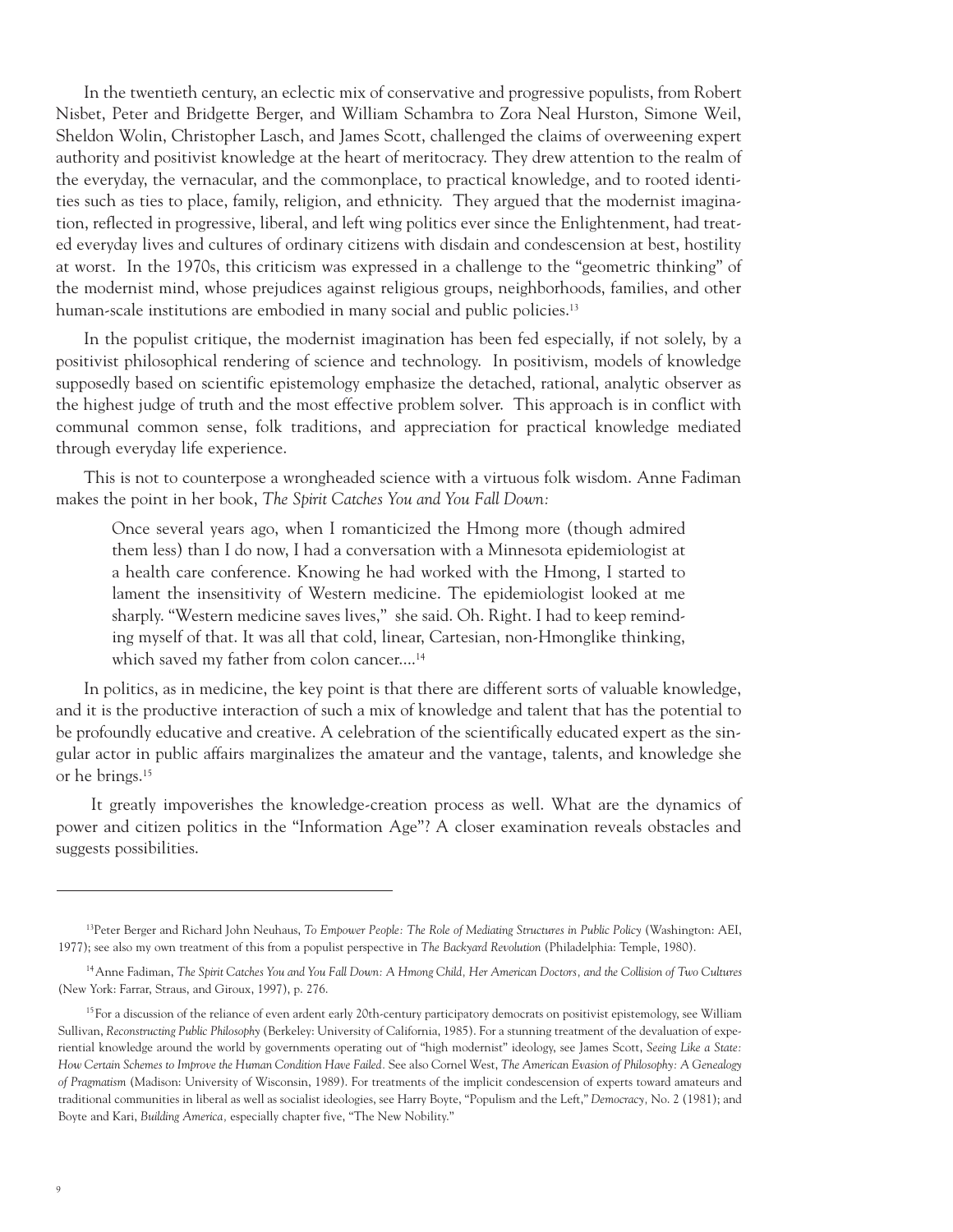

### *Work, Power, and Civic Action*

Without romanticizing the American past or glossing over its injustices, a considerable body of scholarship has illuminated the importance of work-centered understandings of democracy. Throughout the nineteenth century and well into the twentieth, democratic citizenship in America and our sense of politics were tied to what might be called a civic and populist view: democracy was a work in progress, something the people made. And work-centered democracy was accompanied by a robust culture of civic learning. To help make the world, people had to know about it.

Home libraries and reading groups, settlement houses and "schools as social centers," community colleges and the great tradition of land grant and public universities, the Harlem Renaissance and the New Deal public arts and culture programs were all infused with this spirit of productive public work, democratic learning, and knowledge-creation. James Weldon Johnson captured the ethos in *Black Manhattan:*

Harlem is more than a community.… It is a large-scale laboratory experiment. Through his artistic efforts the Negro is smashing immemorial stereotypes.… He is impressing upon the national mind the conviction that he is an active and important force in American life; that he is a creator as well as a creature; that he has given as well as received; that his gifts have been not only obvious and material, but also spiritual and aesthetic; that he is a contributor to the nation's common cultural store; in fine, he is helping to form American civilization.16

In these terms, citizenship was understood not as the high-minded, virtuous, and leisure-time activity of gentlemen. Rather, it was the down-to-earth labors of ordinary people who created goods, who undertook projects of public benefit, who learned things in the process, and who showed the nation what they could do as creative agents. Citizenship was public work.

Citizenship as public work lent dynamism, spirit, and an everyday "political-ness" to American democracy. It accorded honor and authority to those who were "builders of the commonwealth," whatever their birth or educational status. The authority gained through work with civic overtones meant that relatively powerless groups had multiple potential resources for gaining power. The people not only made the commonwealth. They *were* the commonwealth. And they had high regard for the common wealths they helped to make — schools and libraries, parks and bridges, local art fairs, and civic holidays.

Americans radiated boldness in action and pride in work that amazed foreign observers. The civic aspects of many different kinds of work turned America into a seedbed for insurgent movements, utopian experiments, and popular politics of every kind. Even those excluded from the commonwealth, such as slaves, women, and the poor, found in its themes potent resources for democratic action.

Citizenship understood as public work largely disappeared in the 1950s and 1960s as Americans were slowly transformed from "producers" into "consumers," and the intelligence and talents of most people became devalued. Today, much of civic activism has a far different character than it once did, taking the form of aggrieved outsiders asking the government to do things for them. Meanwhile, accounts of citizenship as volunteerism obliterate questions of power and politics altogether.

For all the obstacles, it has been the premise of our work at the Center for Democracy and Citizenship that the new information society with its changing power dynamics and patterns of

<sup>16</sup>See, for instance, Gordon Wood, *Radicalism of the American Revolution* and Robert Wiebe, *Self-Rule: A Cultural History of Democracy,* and Harry Boyte and Nan Kari, *Building America.* Johnson quoted from Harold Cruse, *The Crisis of the Negro Intellectual* (New York: Quill, 1984), p. 34.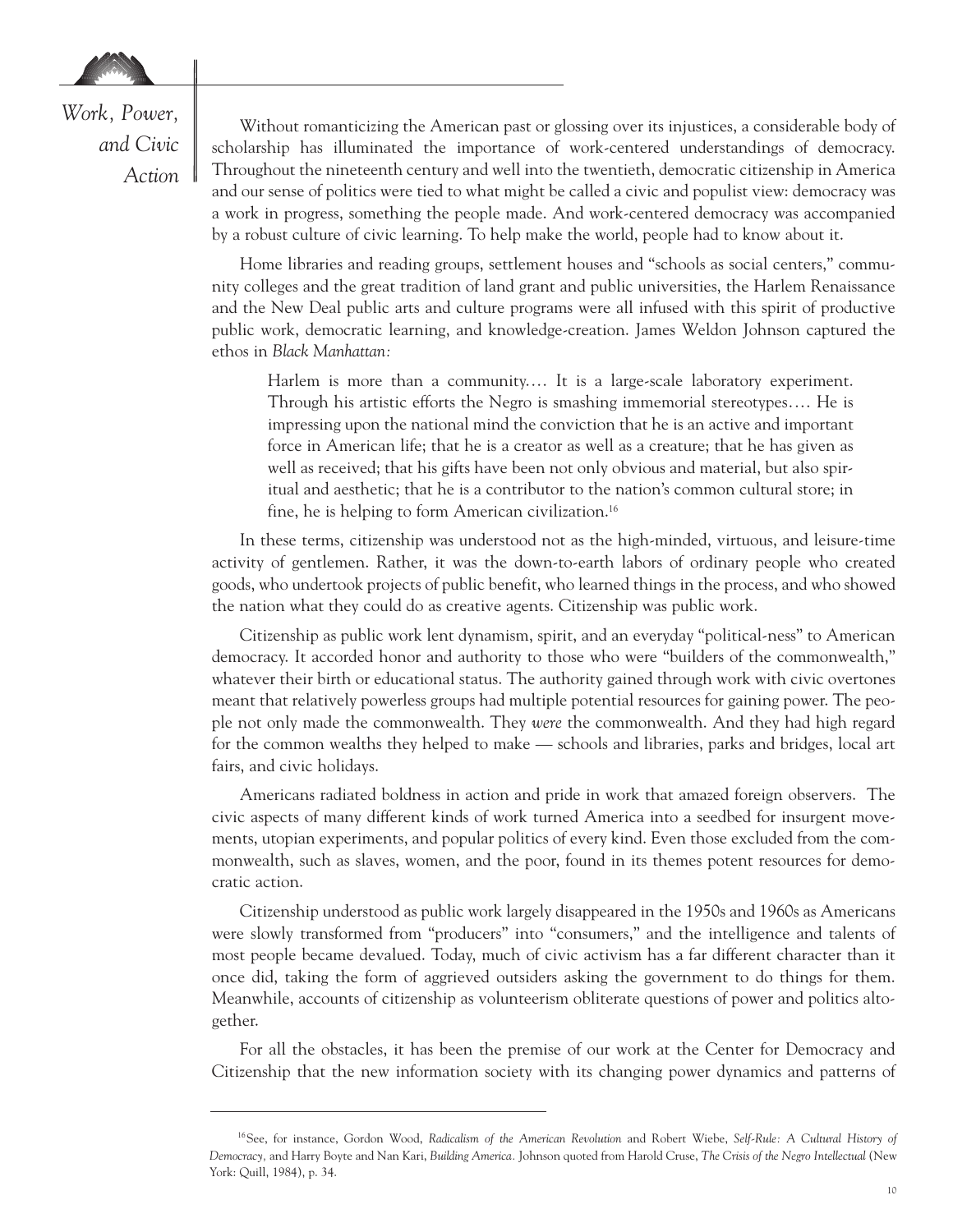work holds potential for reviving a populist politics of public work and a commonwealth that is our common creation.

Effective citizen action in our times is possible if — and only if — citizens develop the abilities to gain access to information of all kinds and the skills to put such information to use. Possibilities for a popular sovereignty are dependent not only on information and knowledge but also on what might best be called "wisdom," the ability to frame and guide action with integrative concepts and a clear set of public values and purposes. Without a sense of "why" the action is undertaken, activism leads inexorably toward "activity," a scattered and often frenetic busyness.

The characterization of our country as an information society grows particularly from the work of theorists like Raymond Aron and Daniel Bell. Bell and others draw attention to the increasing role of knowledge-creation as a source of power in its own right. Richard Florida has recently argued that knowledge workers, or what he calls "the creative class," account for 30 percent of the workforce, and locations where such workers and their occupations are most concentrated are the main centers of economic growth.

Energy generated by steam and electricity transformed preindustrial societies into industrial societies. Money replaced raw materials as the main strategic resource. Today, data-transmission systems and the theoretical knowledge required to organize information are the driving forces of innovation, strategic resources and power, shaping a world economy and changing the pattern of human relationships. "The industrial era was characterized by the influence of humankind over things, including Nature as well as the artifacts of Man," wrote Harlan Cleveland, an astute analyst of knowledge as a resource. "The information era features a sudden increase in humanity's power to think, and therefore to organize." Such a process, in turn, puts those who do the conceptual organizing in a particularly powerful position. Bell assumed meritocracy, seeing a "knowledge elite" of scientists, mathematicians, economists, engineers, and professionals of all sorts progressively replacing the traditional governing groups of managers, capitalists, and business executives.17

One does not have to subscribe to the most extravagant arguments that we are entering a qualitatively new world, or that the forms of organization, social and class structure associated with capitalist society are rapidly dissolving, to note the profound changes in patterns of power and politics that the growing centrality of knowledge and its use are bringing about. In many ways, the current knowledge revolution represents an acceleration of trends that have increasingly shaped our world throughout the twentieth century.

We are at the end of a long period of time — what might be called "the meritocratic era," or the age of welfare state politics — in which citizenship has been defined in weak and attenuated ways in significant part *because* of the centralization of knowledge, reflected in and significantly produced by institutions of higher education. In the twentieth century, Americans handed over to experts, technicians, and professionals the power to make the key decisions about our commonwealth — the basic public goods, or what is sometimes called the social and economic infrastructure, that were widely seen as essential to the society.

Today, knowledge itself has become more and more central to patterns of domination, on the one hand, and democratic action, on the other. Power is gathered not only in distant corporate

<sup>17</sup>Daniel Bell, *The Coming of Post-Industrial Society: A Venture in Social Forecasting* (New York: Basic Books, 1973); Kenneth Boulding, *Meaning of the Twentieth Century: The Great Transition* (New York: Harper & Row, 1964); Richard Florida, *The Rise of the Creative Class: How It's Transforming Work, Leisure, Community, and Everyday Life* (New York: BasicBooks, 2002); Harlan Cleveland, *The Knowledge Executive* (New York: Dutton, 1985), p. 20. For critical perspectives, see Peter N. Stearns, "Is There a Post-Industrial Society?" reprinted in Leigh Estabrook, *Libraries in Post-Industrial Society* (Phoenix: Oryx, 1977), pp. 8-18; and Michael Harrington, "Post-Industrial Society and the Welfare State," *Ibid.,* pp. 18-29.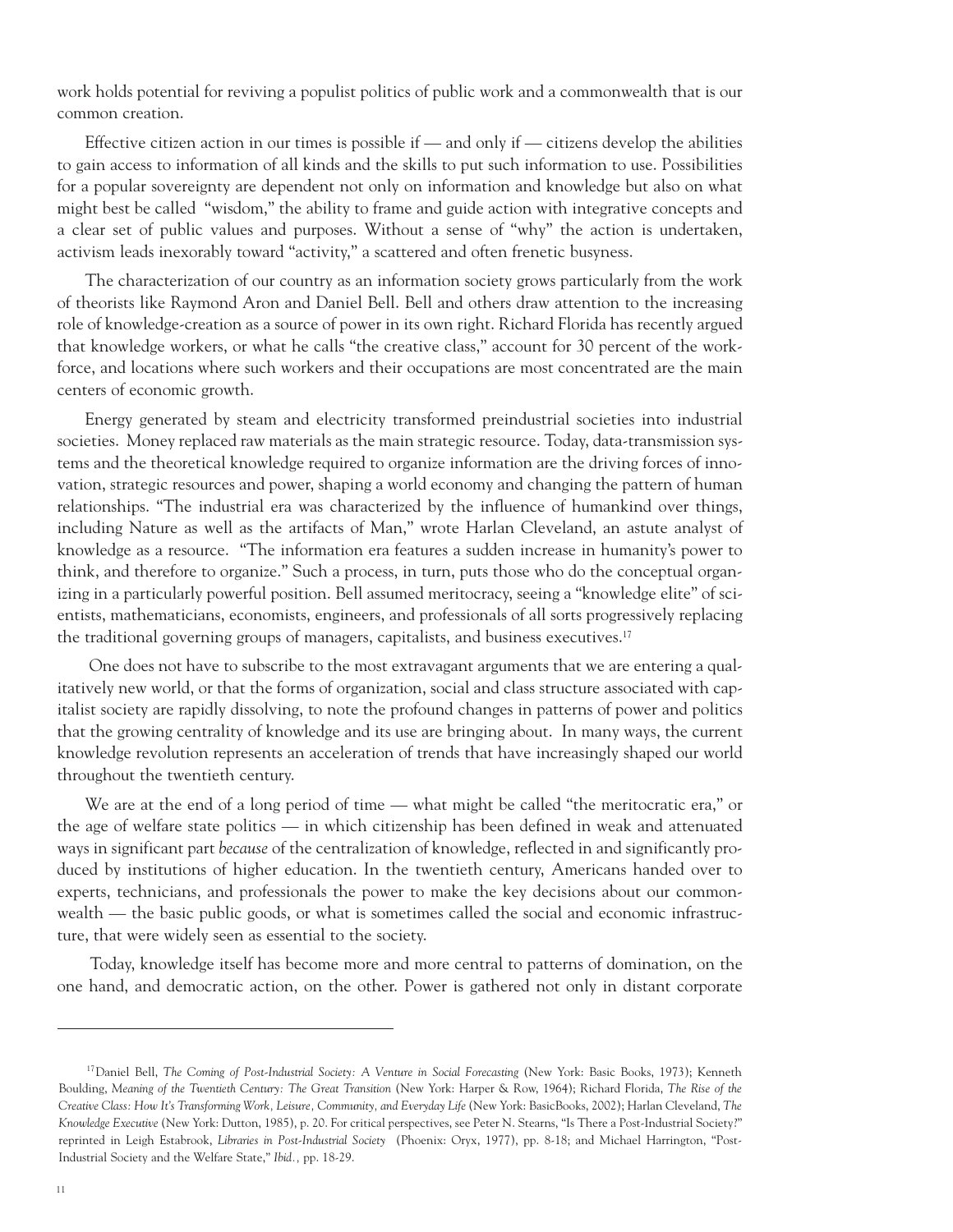boardrooms; it is as close as the doctor's office, the social service agency waiting room, or the childrearing advice manual. In our educated, service society, most middle-class and professional people can be both the power elite and the powerless, depending on the system or institution.18

In the twentieth century, control over information-generating processes and control over information have resided in large-scale institutions such as governments and corporations, which have the resources and personnel necessary for accumulating, processing, and storing specialized knowledge. Such centralization has been justified on the grounds that large-scale problem solving is simply too difficult for ordinary citizens: the highly trained specialist — the expert — has been touted as the appropriate handler of information.

As knowledge becomes increasingly a source of power, the struggle around its accessibility and use becomes more and more central to democracy. The success of contemporary citizen politics in a variety of contexts depends on the ability to discover key information, often against the efforts of powerful interests to restrict information access. From the housewife who worries about local school dropout rates to the rancher fighting to preserve the open range from energy conglomerates, from community activists organizing around toxic waste to owners of small businesses trying to increase the pool of resources available in their areas for entrepeneurial start-up projects, people need information to act. They also need the organizational and communicative skills to organize. Studies of grassroots leaders have found that the most successful have developed considerable talents at gaining access to information, and the organizing skills that facilitate action.19

There is a further, broad problem with the structure and pattern of knowledge in our society that is harder for citizen activists to overcome. Large-scale organizations and centralized bureaucracies not only centralize information; they also fragment it and strip it of meaning in ways that mirror the excessive specialization we learn in academic life and the professions. Data about housing, for instance, is rarely related to crime statistics, or health care patterns, demographic information, or environmental problems. Issues are separated from the larger context in which they appear. We have lost the longitudinal knowledge needed to see questions in perspective.

Narrow specialization breeds a historical forgetfulness that has disastrous consequences for democracy. A character in the novel, *The Book of Laughter and Forgetting,* by Milan Kundera, rages against the obliteration of history in communist nations: "The struggle of man against power is the struggle of memory against forgetting." Shoshana Zuboff, one of the most perceptive observers of the information revolution, echoed such sentiments in a different context. Without an active, informed, thoughtful citizenry, she told *Harvard Magazine,* new technologies create a "social amnesia" that obliterates any strong value perspective. "As the sense of how things were fades from awareness, we may be oblivious to what we're losing in the quality of our world." Zuboff maintained that education's role is more crucial than ever: "to remind students of the classical themes in human experience, create a sense of kinship between present and past, and heighten understandings of the continuities in the human condition. What we're talking about is preserving our humanity and our human values in a world whose forces and pressures and seductions tell us to believe in technology and technological solutions."20

<sup>18</sup> For the "clientization" of the citizenry, see for instance, Barton Bledstein, *The Culture of Professionalism: The Middle Class and the Development of Higher Education in America* (New York: W.W. Norton, 1976); Christopher Lasch, *Haven in a Heartless World: The Family Besieged* (New York: Basic Books, 1977); and Joseph Tussman, "Obligation and the Body Politic," Henry Kariel, *Frontiers of Democratic Theory* (New York: Random, 1970), pp. 18-21.

<sup>19</sup> For instance, Joan C. Durrance in her book, *Armed for Action: Library Response to Citizen Information Needs* (New York: Neal Schuman, 1984), studied a cross-section of citizen activists and found almost all successful leaders were sophisticated consumers and users of information, skilled in knowing where to find out what they needed to know.

<sup>20</sup>Milan Kundera, *The Book of Laughter and Forgetting* (New York: Penguin, 1981); Zuboff quoted in Garry Emmons' interview with Zuboff, "Smart Machines and Learning People," *Harvard Magazine,* November-December, 1988, p. 60; see also Shoshana Zuboff, *In the Age of the Smart Machine* (New York: Basic Books, 1988).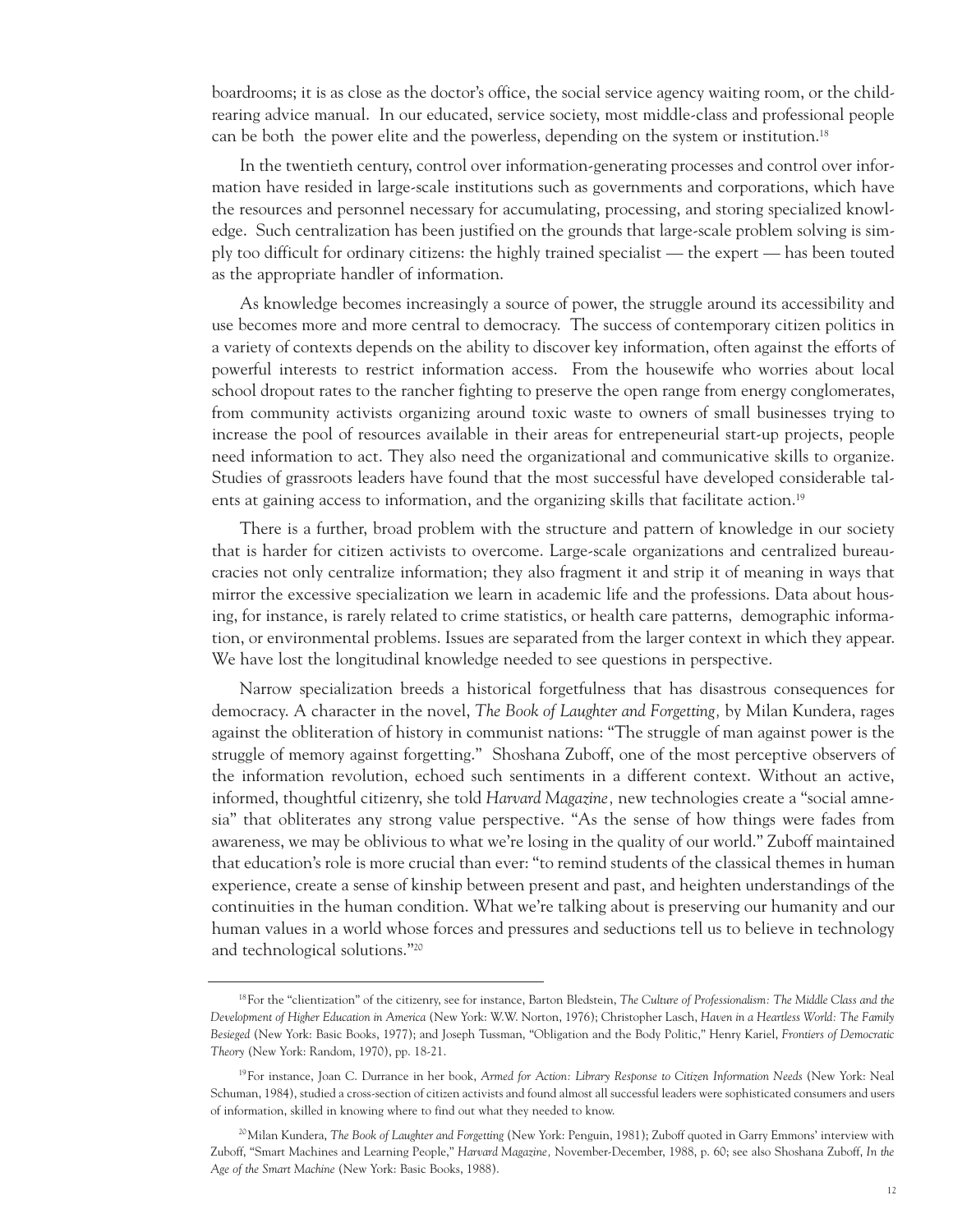Knowledge needs to be guided by wisdom — broader frameworks, concepts, and values that integrate information and the knowledge of how to use it, that contextualize, prioritize, and guide action. But it goes against the grain of the times to think in broad and integrative ways about civic practice. Much citizen activism in recent years, on both local and national levels, has addressed itself to fairly narrow issues. Activists do not often ask what their work "means" in a larger sense, where they are going in the long run, or how their particular efforts might add up to more than the particular or localized campaigns they engage in. Citizen activism has frequently gained voice for marginal, poor, or minority communities historically left out of most decision making. It has done so, in large part, by generating effective ways of getting information citizens need, and teaching the skills to organize significant numbers of people. But like conventional politics, much grassroots activism has spoken a thin, sometimes cynical, language of narrow interests and protest detached from any enlarged social and political vision. Such activity neglects the way in which citizen politics ultimately depends on political arts and capacities such as the skillful use of power, imagination, judgment, and learning from experience, that are only developed through self-conscious cultivation. And while such activism may succeed in important issue fights or local struggles, it does not do much to change the wider pattern of power relations nor the political culture.

In themselves, technology, science, and the knowledge and political modes of thought they generate, are detached from human ends and values. In a technological world, Kundera's dictum can be reordered: the struggle to remember, and to build the communal frameworks through which to remember, constitute central ingredients of the struggle for power. Lasting, large-scale citizen efforts that begin to revitalize a strong sense of public life renew communal traditions and value frameworks.

If an information society has dangers, it also offers opportunities. While large institutions try mightily to keep secrets, they find it harder and harder to do so. One of the distinctive features of the "knowledge revolution" today is that information is more difficult to hoard (community-organizing lore abounds with stories of the "inside sympathizer" who leaked information at critical moments of a community struggle against a bank, a developer, or a chemical company). Information is not used up if it is given out. In many cases, it increases in value. Efforts to hoard information, in fact, lead to inertia and stagnation — a lesson learned by Soviet Bloc officials, by tobacco company executives, and by intelligence officials after 9/11. Information lends itself to sharing transactions, rather than the exchange transactions of the marketplace. And if it is unusual to think about the values and concepts that frame and guide activity in our age of excessive specialization, skillful efforts to do so produce considerable power in their own right. Anne Fadiman's book about a disastrous encounter between American medical practice and Hmong culture contains striking examples of alternative democratic practice that *increased* the power and effectiveness of professionals who showed respect and paid attention. Doctors like Dwight Conquergood were successful in introducing public health practices in Thai refugee camps by drawing on Hmong cultural symbols and by showing connections between Western medicine and traditional practices.

Information without public discussion of its meaning is, in itself, a barren form of communication. Citizen initiatives or professional practices that recognize and seek to remedy this void, especially when carried out in collaborative ways that create a broad sense of ownership, speak to the immense hunger that has developed in our society for reintegrating the human element into large systems and technological modes of thought. And, as Carmen Sirianni and Lew Friedland demonstrate at length in writing about health policy efforts like Oregon Health Decisions, widespread civic involvement in the formulation of public policies can also generate civic authority that expert-led processes never generate.21

 $21$ One of the frustrations during the New Citizenship effort I coordinated in association with the White House Domestic Policy Council was that we could not convince the administration to pay attention to such lessons during the health care debate. For a description built on this experience, see Carmen Sirianni and Lew Friedland, *Civic Innovation in America* (Berkeley: University of California, 2001). Their book is a powerful examination of the power of "civic learning" in several domains, including community organizing and environmentalism.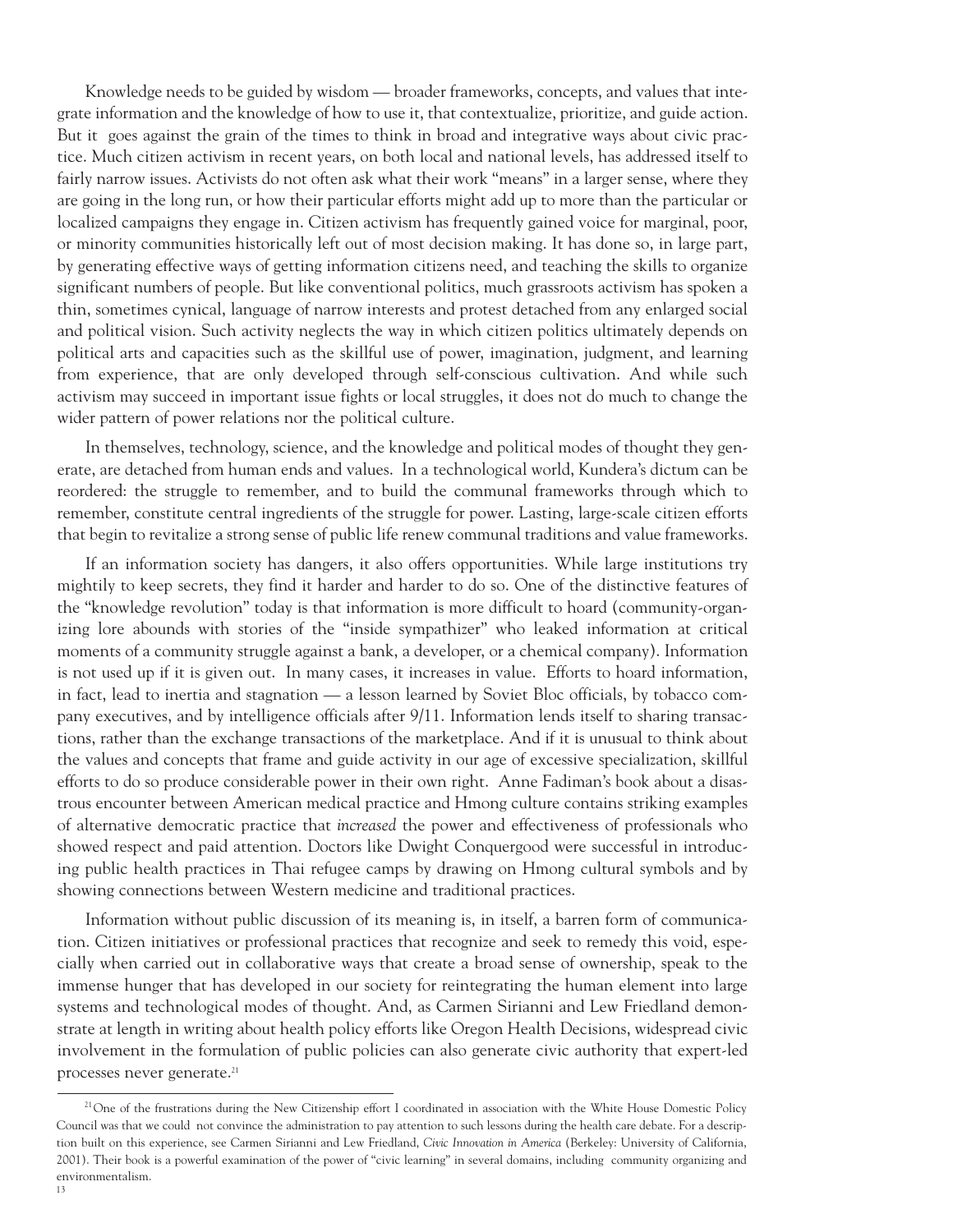Citizen groups and initiatives that engage in such work revive the conception of politics as the activity of equal citizens engaged in argument, debate, dialogue, conflict, and common work. They provide a political education adapted to a modern, complex, and technological society, through which individual citizens and smaller communities come to understand the interconnections of their lives with others who are different from themselves.

*Higher Education as a*

*Civic Learning Organization*

Higher education is the premier "information" institution of modern society. It socializes professionals. It creates credentialed knowledge. It generates and diffuses the conceptual frameworks that structure practices and institutional cultures of all sorts, from global finance to parent education. It educates students for occupations. If higher education becomes infused with what Harvard President Charles Eliot called, long ago, "the democratic spirit," it will become the seedbed for a new politics, with dramatic effects.

The latent democratic and political power of higher education is widely understood. Indeed, it was a regular topic of conversation in the public forums with diverse constituencies that were part of the provost's Civic Engagement Task Force at the University of Minnesota over the last two years. As one forum participant put it, "The whole future of the state of Minnesota is bound up with the university. If the university recovers its public purposes, it will have an impact everywhere."<sup>22</sup>

In higher education, renewed attention to questions of civic learning and civic engagement is driven not simply by broad visions of democracy but also by gritty questions of self-interest and even survival. Especially for public universities, the trends of decreasing support in state legislatures, mixed with increasing use of market criteria and language such as the redefinition of students as "customers" and competition from on-line for-profit colleges or business colleges, make strategies for change of enormous importance.

Increasing public engagement in higher education will involve, necessarily, broad alliances across different political traditions, views, and approaches. Populists need to work with proponents of the "best and the brightest" — a politics which, in different variants, is now dominant in research universities. If this view lacks respect for the intelligence of ordinary citizens, its partisans are also deeply concerned about withdrawal of public support from public institutions. Out of their concern for justice, they are also often allies on crucial issues such as the importance of multiracial and multicultural campus cultures, or the importance of access for lower-income students.

Information-age populists also need to make alliances with conservative advocates of a service ethic in higher education. However much the rhetoric of "service," "volunteering," and "helping the needy" can create patterns of dependency and self-righteous solicitude, advocates of service do, nonetheless, seek to change the cultures of disengagement and ivory-tower detachment that settled in as the norm in the 1950s. Many conservatives who may fear "the power of the people" nonetheless can be enlisted in efforts to engage higher education with communities.

If higher education is to become a vital force that genuinely "informs the discretion" of the people for democratic self-governance, we need to develop a richer and more extensive populist poli-

<sup>&</sup>lt;sup>22</sup>Or as the *Star Tribune* put it, in calling for "a statewide conversation about the university's needs and its role in the state" as part of the search for a new president, "The university [is] the single most important shaper of Minnesota's future." June 1, 2002.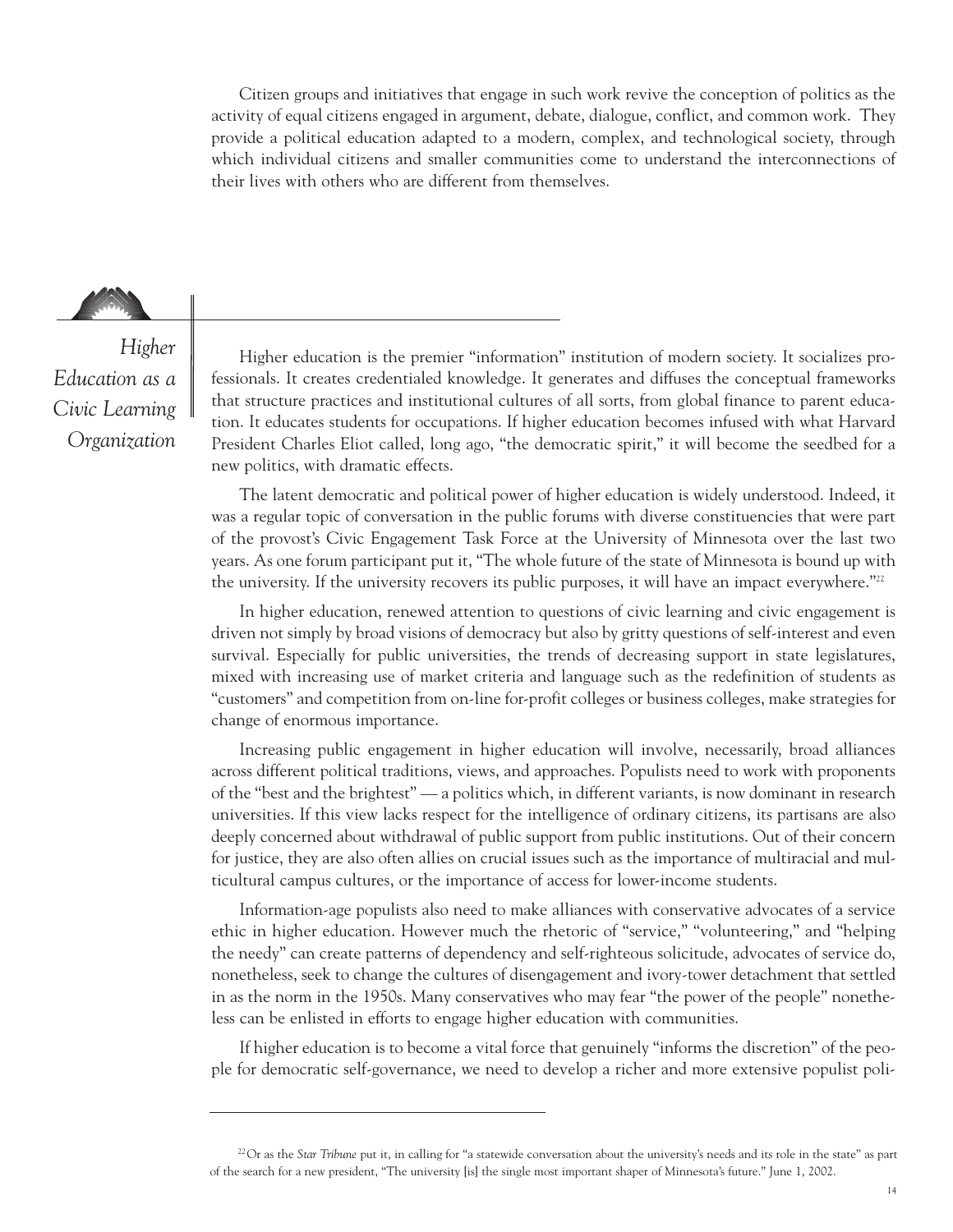tics for the information age. In part, this means retrieving a largely unknown but vibrant populist heritage that runs as a subterranean thread throughout the twentieth century.<sup>23</sup>

It also means articulating key features of a model civic learning organization.

If higher education is to become a civic learning organization it will mean giving conscious attention to the *public and productive* qualities of the creation and diffusion of knowledge. Putting the "public" back into public universities means multiplying public spaces, where people with diverse views can wrestle with controversial issues. As Edwin Fogelman, chair of the University of Minnesota's Civic Engagement Task Force, and Victor Bloomfield, vice provost for research, have observed, recognizing and naming the public impact and purposes of every kind of scholarship hold wide implications for change in the university culture. In immediate, strategic terms, one task is to begin integrating questions about public impact into activities reports and criteria for promotion and tenure.

Developing public dimensions of university research requires support structures for reciprocal, long-term partnerships with diverse publics and higher education. It means re-thinking the "tripart mission" of research, teaching, and outreach as more like a stack than a "three-legged stool." It means keeping knowledge creation public, open, and accessible — resisting trends toward the privatization and patenting of knowledge. Five other features of a Civic Learning Organization are also critical:

*1) Power-building: The civic learning organization is committed to the empowerment of citizens and communities.* Surveys of civic engagement efforts at the University of Minnesota have turned up numerous examples of partnerships that empower communities and citizens. The Jane Addams School for Democracy, a learning and public work partnership with new immigrants in the West Side neighborhood of St. Paul, for example, has helped forge productive relationships with the regional Immigration and Naturalization Service, successfully pressed for congressional recognition of Hmong veterans, and undertaken educational reform efforts of many kinds. Public Achievement, an international civic engagement effort for young people, has proven highly successful in teaching skills and concepts of everyday empowerment. The College of Architecture and Landscape Architecture has sought to revive the land grant partnership approach, working with communities to strengthen their power to shape the quality of their built environments. In one instance, the college helps suburban communities resist the sales pitches of giant civil engineering firms, that seek to sell sewer systems that are so expensive it takes urban sprawl to pay for them.

*2) Pedagogical: The civic learning organization is educative and attentive to civic pedagogies.* Here, there is much to build on in the movements for experiential learning, servicelearning, and learning organizations. Learning theorists have mounted sustained criticisms against most educational environments, which they see as static, fragmented, and one-directional. Margaret Mead called such static environments "the vertical cultural transmission model"; Dewey called them "the cold-storage ideal of knowledge"; the Brazilian educator Paulo Freire said they used "the banking theory of education."

An explosion of interactive, engaging practices and pedagogies have sought to challenge and

<sup>23</sup>Lawrence Goodwyn, *The Populist Moment* (New York: Oxford, 1978); Boyte and Riessman's edited collection, *The New Populism* with Sheldon Wolin, Elizabeth Minnich, Robert Bellah, Ernesto Cortes, Manning Marable, Cornell West, Gianna Pomata, and others (Philadelphia: Temple, 1986); and Boyte, *CommonWealth: A Return to Citizen Politics* (New York: Free Press, 1989); Christopher Lasch, *Revolt of the Elites;* Lary May, *The Big Tomorrow: Hollywood and the Politics of the American Way* (Chicago: University of Chicago, 2000); Michael Kazin, *The Populist Persuasion* (New York: Basic Books, 1995); David Levering Lewis, "Martin Luther King and the Promise of Nonviolent Populism," *Journal of African Civilization 9* (1987); and scholars on Black Populism, **http://kalamumagazine.com/black\_populism\_intro.htm.**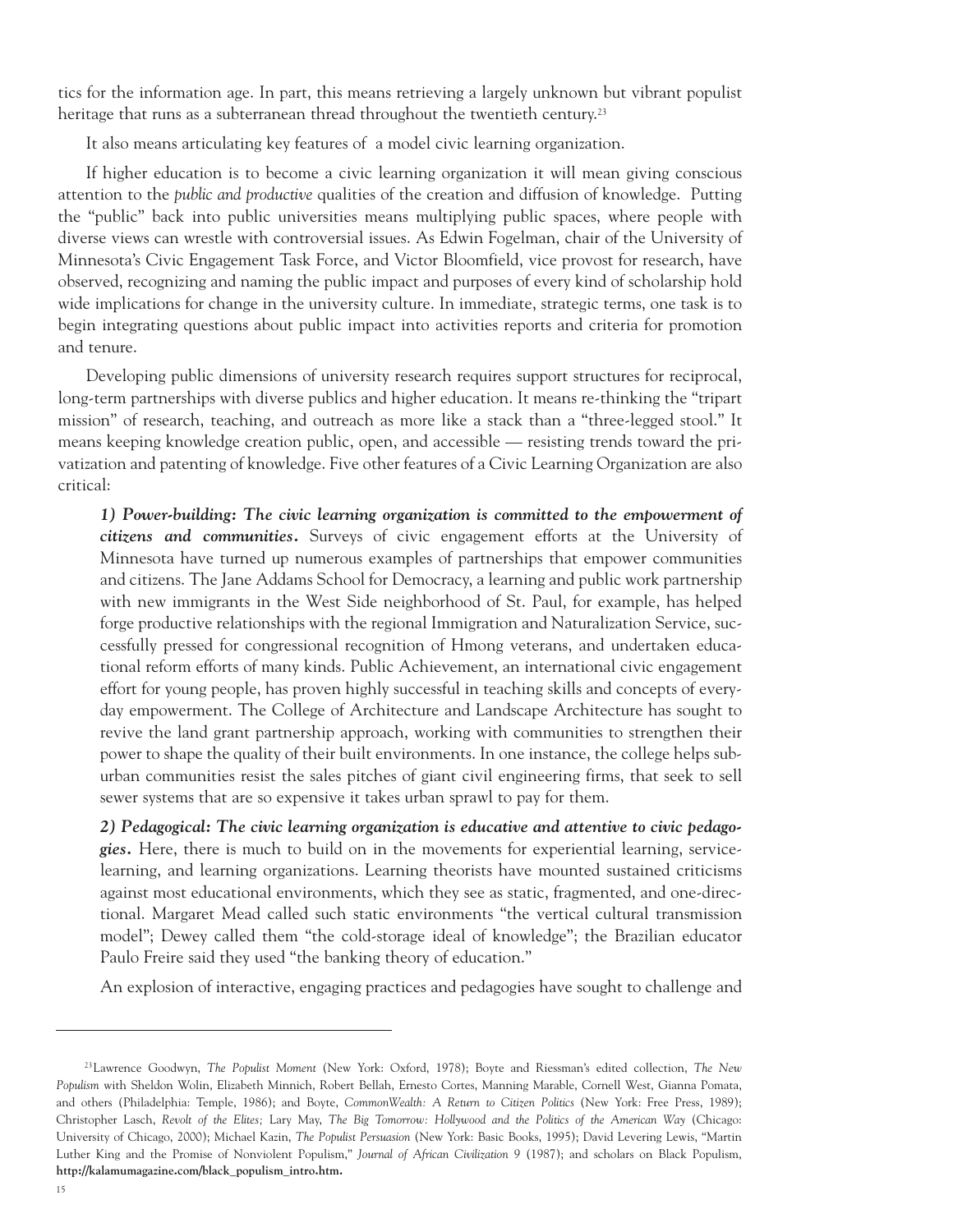change "the cold storage ideal." In higher education, for instance, Campus Compact reports that now more than 12,000 courses emphasize active, community-based, and servicelearning.

Civic learning adds a sustained attention to the "so what?" of learning, both for individuals and organizations. It stresses learning, like knowledge production, as "work," with the larger aims of solving public problems and building democratic society. It integrates self-conscious attention to political and civic concepts, such as politics, power, and citizenship. We have seen repeatedly the power of such explicit civic and political language among young people and students of every age.

*3) People-oriented: The civic learning organization is relational.* It builds public relationships that cross the rigid boundaries that characterize higher education today. It must recognize the complex humanity of people involved in higher education, resisting the reductionism that comes from seeing individuals through the narrow prisms of a particular discipline or theory.

Such recognition is both an ethos of the civic learning culture and a means of change. One of the key distinctions in the world of organizing over the last generation is between "mobilizing" (getting people out for some project or protest), and "organizing" (involving deep culture change).<sup>24</sup> Organizing involves retrieval of the histories of a particular place or institution, making explicit networks and "relational leaders" who may not be visible but who bear the culture and traditions of a community. Finally, organizing means recognition that we need to develop sustained alliances with those seeking to reinvigorate civic dimensions of disciplines, as well as with other higher education institutions, especially those undertaking systemwide change. Developing public relationships takes longer, but it is the crucial foundation for deep change.

*4) Place-based: The civic learning organization is contextual.* It thinks deeply in terms of "place," and the identities, rhythms, histories, and cultures that surround a place. It also thinks about the campus itself as a place that is both a text for learning and a context for research. Thinking contextually also means thinking about the larger public environment and policy context in which we seek change. A key lesson in the work at the University of Minnesota over the past two years has been the need to pay attention to the implications of policy debates in the state legislature. We also have learned to see the civic engagement effort at the university as tied to civic efforts in other parts of the state ranging from reform efforts in K-12 schools to reform in health care.

*5) Prophetic: Finally, the civic learning organization is visionary.* This means understanding and claiming the distinctive missions of public involvement that animated colleges or universities in the past. It also means an important role for higher education in developing a different kind of politics to deal with the elusive but often overwhelming power of the entertainment and communications industries to define reality.

There is deep discontent about values and purposes in America today, reaching to the center of suburbia. William Doherty, a professor of family social science at the University of Minnesota, works with middle-class families in a group called Putting Family First. Its aim is

<sup>&</sup>lt;sup>24</sup> For a discussion of the difference between "organizing" and "mobilizing" in the American civil rights movement, see Charles M. Payne, *I've Got the Light of Freedom: The Organizing Tradition and the Mississippi Struggle* (Berkeley: University of California, 1995).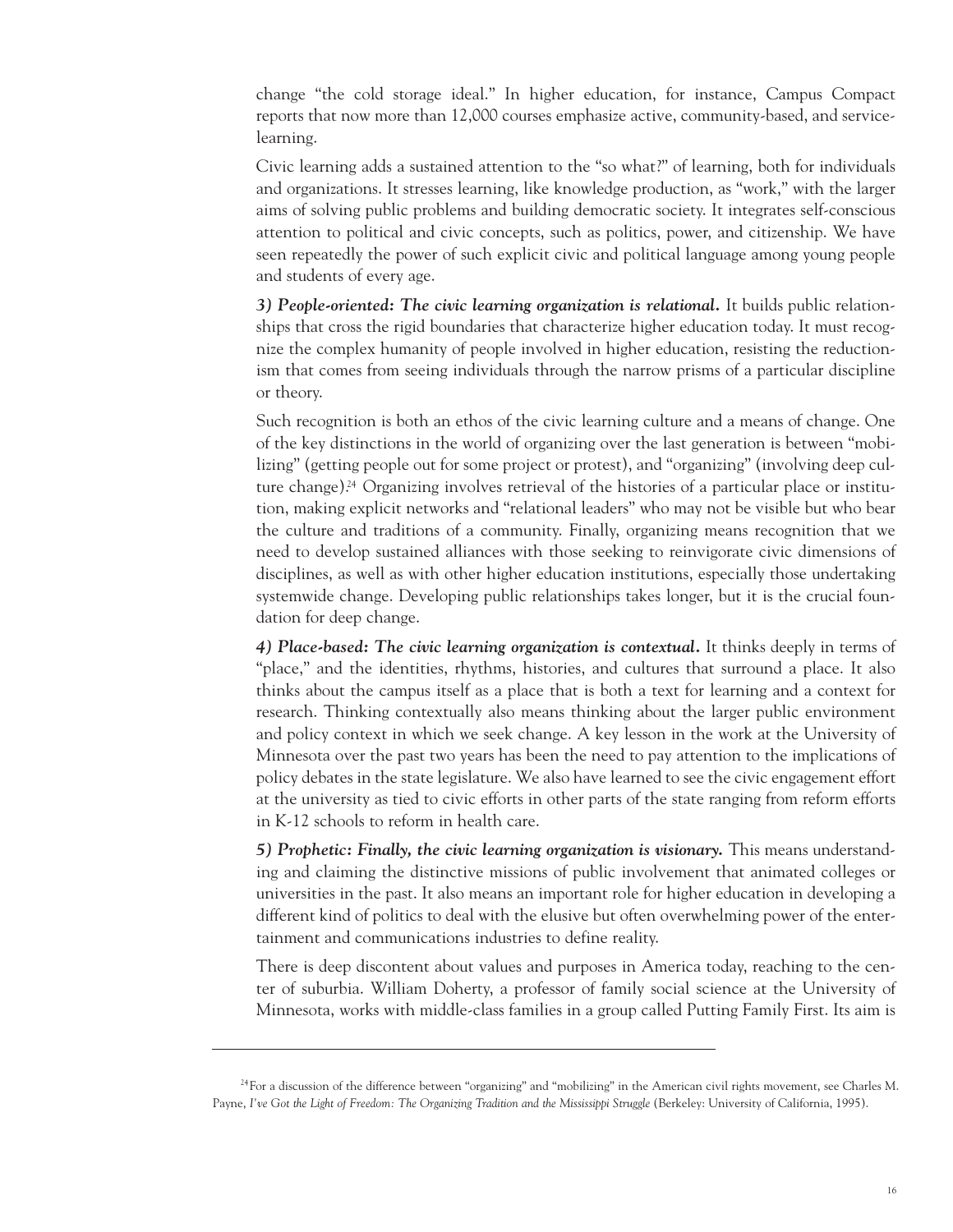to "take back our kids" from a commercial and competitive culture spinning out of control. Doherty and his colleagues are seeking to reconceptualize the disciplines of psychotherapy and family education in more public terms, as "catalytic partnerships" in which families and ordinary people are the central actors.25

The Imagining America coalition of colleges and universities, based at the University of Michigan, is dedicated to bringing academic humanists back into public life through sustained, reciprocal partnerships. Imagining America, according to Julie Ellison, its director, "is a strategic advocate and citizens' lobby for artists and humanists aiming to build a national movement in support of ambitious public scholarship." It also "offers an example for other disciplines to emulate as they reclaim their public soul and public muscle."

We need a lot of public soul and public muscle in America today. We also need a different kind of politics that is public and productive, empowering, relational, contextual, educative, and expansive in vision. Insofar as institutions of higher education become civic learning organizations, they can be key players in effecting this transformation.

<sup>25</sup> (see **www.puttingfamilyfirst.info**)